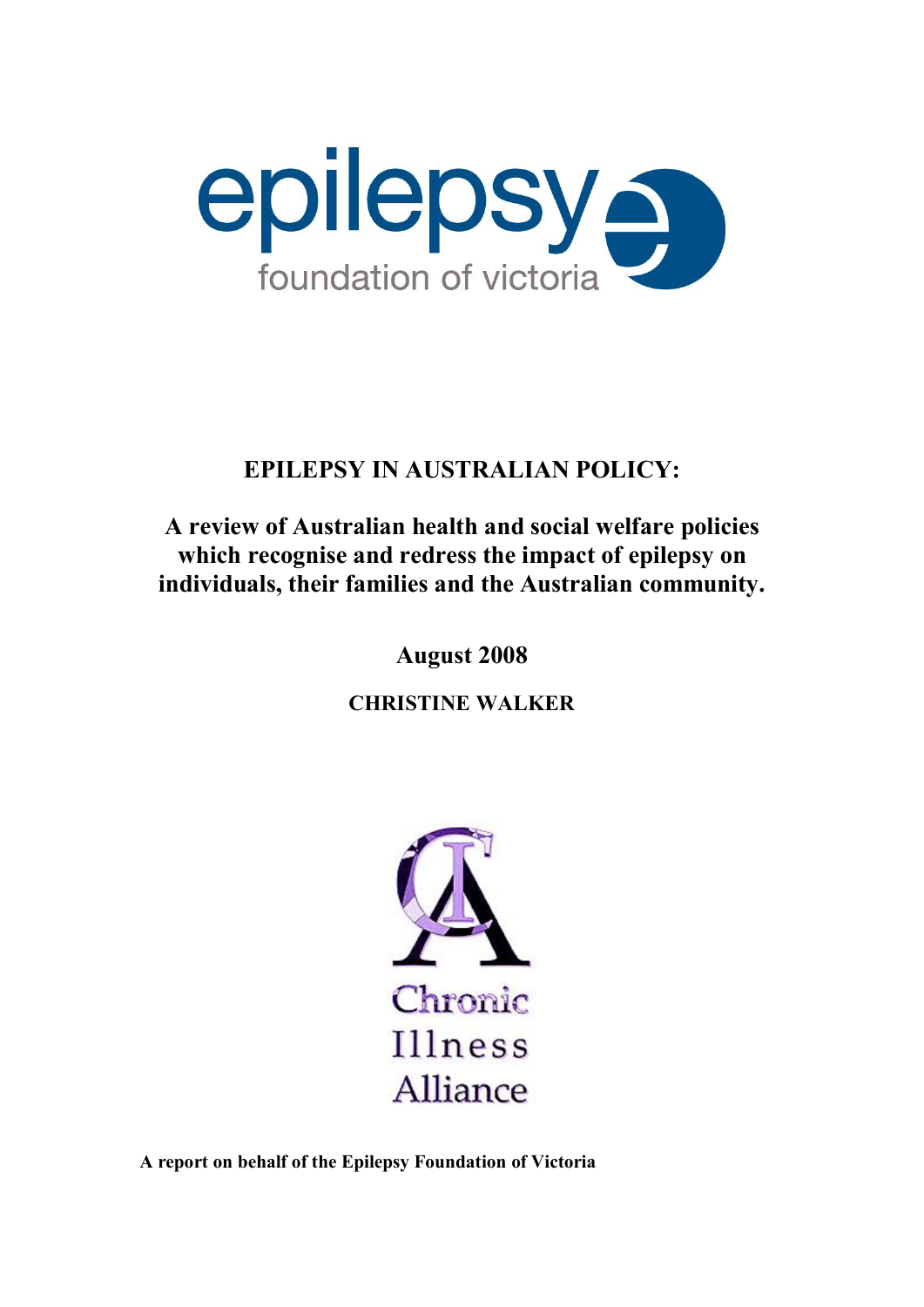# **CONTENTS**

| <b>EXECUTIVE SUMMARY</b>                                                                                                                                                                                                                                                                                                                                                                                                                                                                                                                                                                                                                                             | 3                                                              |
|----------------------------------------------------------------------------------------------------------------------------------------------------------------------------------------------------------------------------------------------------------------------------------------------------------------------------------------------------------------------------------------------------------------------------------------------------------------------------------------------------------------------------------------------------------------------------------------------------------------------------------------------------------------------|----------------------------------------------------------------|
| <b>1. INTRODUCTION</b><br>$1.1$ Aim<br>1.2 Methods<br>1.3 Limitations                                                                                                                                                                                                                                                                                                                                                                                                                                                                                                                                                                                                | 4<br>4<br>$\overline{4}$<br>4                                  |
| 2. BACKGROUND                                                                                                                                                                                                                                                                                                                                                                                                                                                                                                                                                                                                                                                        | 5                                                              |
| <b>3. SOCIAL EXCLUSION</b>                                                                                                                                                                                                                                                                                                                                                                                                                                                                                                                                                                                                                                           | 6                                                              |
| <b>4. THE CONTEXT IN WHICH POLICY IS DEVELOPED</b><br>4.1 Policy context in Australia 1983-2007<br>4.2 Social inclusion and policy developments<br>4.3 Where would we expect to find epilepsy discussed in policy?                                                                                                                                                                                                                                                                                                                                                                                                                                                   | 8<br>8<br>8<br>9                                               |
| <b>5. REPRESENTATIONS OF EPILEPSY IN POLICIES</b>                                                                                                                                                                                                                                                                                                                                                                                                                                                                                                                                                                                                                    | 10                                                             |
| 5.1 'Out of the Shadows'<br>5.2 Human rights, discrimination policies and epilepsy<br>5.3 Disability Discrimination Act (DDA) 1992<br>5.4 Policies relating to work preparedness and employment<br>5.5 People with epilepsy and employment opportunities<br>5.6 Employment programs and epilepsy in Australia: history<br>5.7 The legacy of this history of employment programs<br>5.8 Access to education by people with epilepsy<br>5.9 Health policies and epilepsy<br>5.10 Epilepsy as a chronic condition in an ageing society<br>5.11 Safety and quality as a consideration in epilepsy<br>5.12 Equality of access to health services for people with epilepsy | 10<br>11<br>14<br>17<br>18<br>19<br>20<br>23<br>25<br>27<br>28 |
| <b>6. DISCUSSION</b><br>6.1 Policy gaps or policy chasms                                                                                                                                                                                                                                                                                                                                                                                                                                                                                                                                                                                                             | 29<br>29                                                       |
| <b>7. CONCLUSION AND RECOMMENDATIONS</b><br>7.1 Disability or chronic illness?<br>7.2 Social exclusion and lack of policies to assist<br>7.3 Policies to assist with social inclusion of people with epilepsy<br>7.4 Data to support policy development                                                                                                                                                                                                                                                                                                                                                                                                              | 31<br>31<br>31<br>32<br>33                                     |
| <b>8. REFERENCES</b>                                                                                                                                                                                                                                                                                                                                                                                                                                                                                                                                                                                                                                                 | 34                                                             |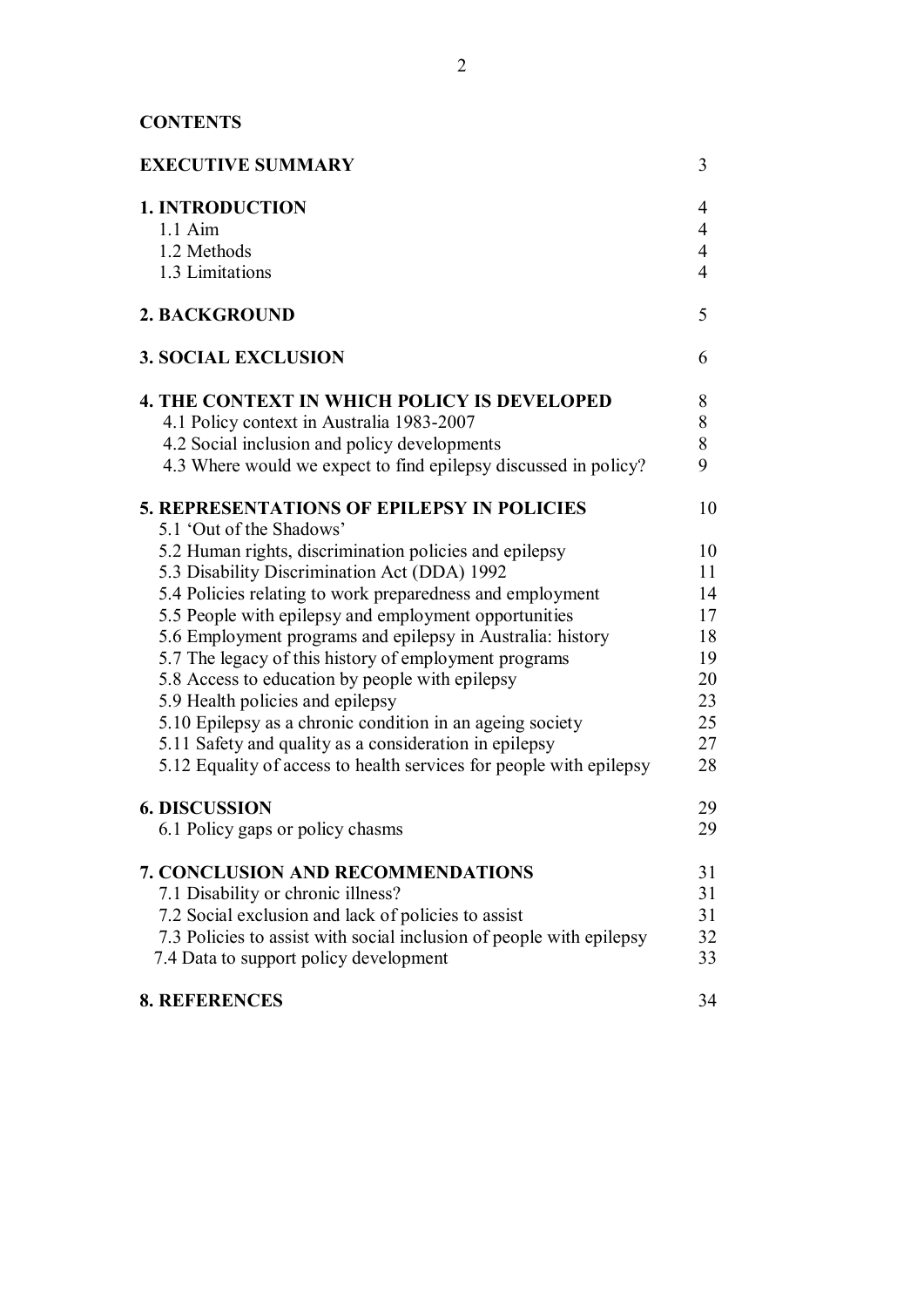#### **EXECUTIVE SUMMARY**

1. The aim of this report is to explore the extent to which the impact of epilepsy on people's lives is recognised and addressed by governments in their policies.

Policy papers were analysed from approximately 1984 to 2007. Comparisons were made with similar documents internationally.

2. Australian research indicates that people with epilepsy, their families and carers are socially excluded and this impacts on their quality of life as they are unable to participate fully in the lives of their communities.

Employment, welfare, education and health services are major areas where people with epilepsy experience exclusion.

3. Discrimination legislation falls short of redressing the massive stigma and discrimination faced by people with epilepsy. In its current form of a complaints-based system the structure is inadequate.

Employment policies such as 'Welfare to Work' focus on the unemployed individual and do not address the systemic barriers, including employer misperceptions. People with epilepsy may meet all the criteria for employment and still not be successful. Employment and job retention for all people with disabilities are shown to be complex, multidimensional matters by international research.

Education should be the gateway to employment and a good quality of life for people with epilepsy but many young people with epilepsy do not complete school. The reasons for this are not well understood and there has been little attention to improving school retention rates. Policies around education have not addressed the needs of students with epilepsy at all.

Epilepsy has been neglected in health policy. Though a chronic condition and one that is likely to increase amongst Australia's aged, there has been no planning for this. Considerable work has been undertaken in the United Kingdom to improve the quality and safety of health services in epilepsy.

4. Epilepsy is poorly understood and suffers from confused definitions, sometimes being defined as an intellectual disability or as a medical condition.

The lack of data relating to incidence and prevalence of epilepsy is a barrier to developing policies and services to improve the lives of people with epilepsy.

5. The neglect of epilepsy in all these major policy areas has profound implications for people with epilepsy, their families and carers. Affirmative action for people with epilepsy is required across all policy areas. Many of the initiatives from overseas would be of benefit in Australia. This requires the attention of State and Federal Governments.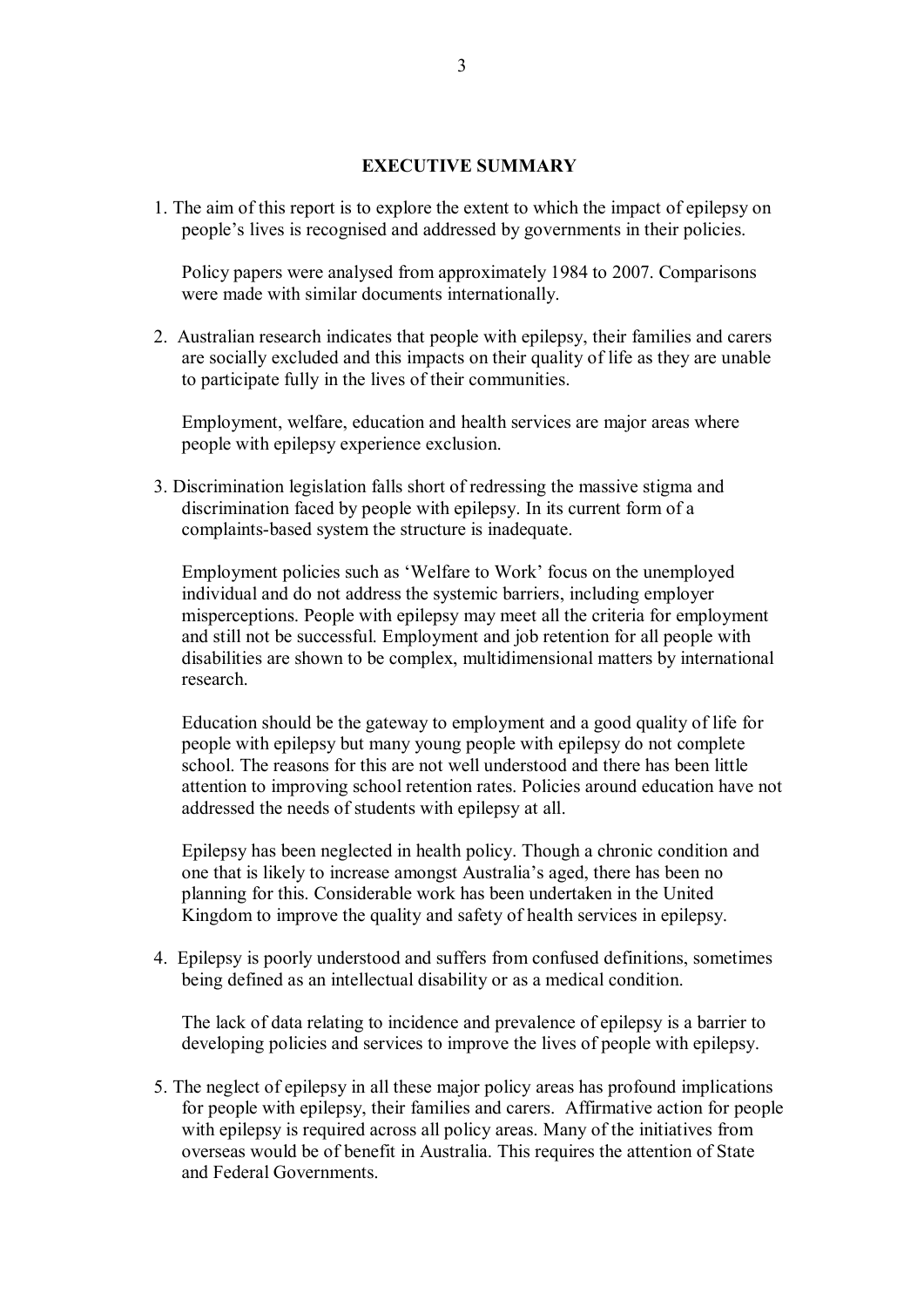# **1. INTRODUCTION**

#### **1.1 Aim**

The aim of this report is to explore the extent to which the impact of epilepsy on people who have epilepsy, their families and carers and the community is recognised and addressed in government policies.

## **1.2 Methods**

This report is the result of a literature review of Australian Commonwealth and state government policies where epilepsy would be expected to receive recognition, for example in policies covering disability services, health services, employment and welfare. The literature review covered a 21 year period from approximately 1986 to 2007.

Documents were analysed in terms of the extent to which they recognised and introduced measures to redress the impact of epilepsy on individuals, their families and carers and the broader community. A gap analysis was undertaken to identify the gaps in relevant policies where the needs of people with epilepsy could reasonably be expected to be addressed but were not. Where possible, seminal policies, discussion and research papers from the UK, USA, Canada and New Zealand were also accessed to identify how other nations had employed policies to redress the impact of epilepsy. This comparison provided another means to recognise gaps in Australian policy and examples of measures to redress the impact of epilepsy.

### **1.3 Limitations of this report**

This report has not considered all the issues of importance to people with epilepsy, their families and carers. It has not considered policies relating to housing, driving and the participation of people with epilepsy in the design and delivery of services. It has not considered the needs of other cultures, including indigenous people. It may be surmised that these are areas and needs that require as great attention as the areas that have been under consideration.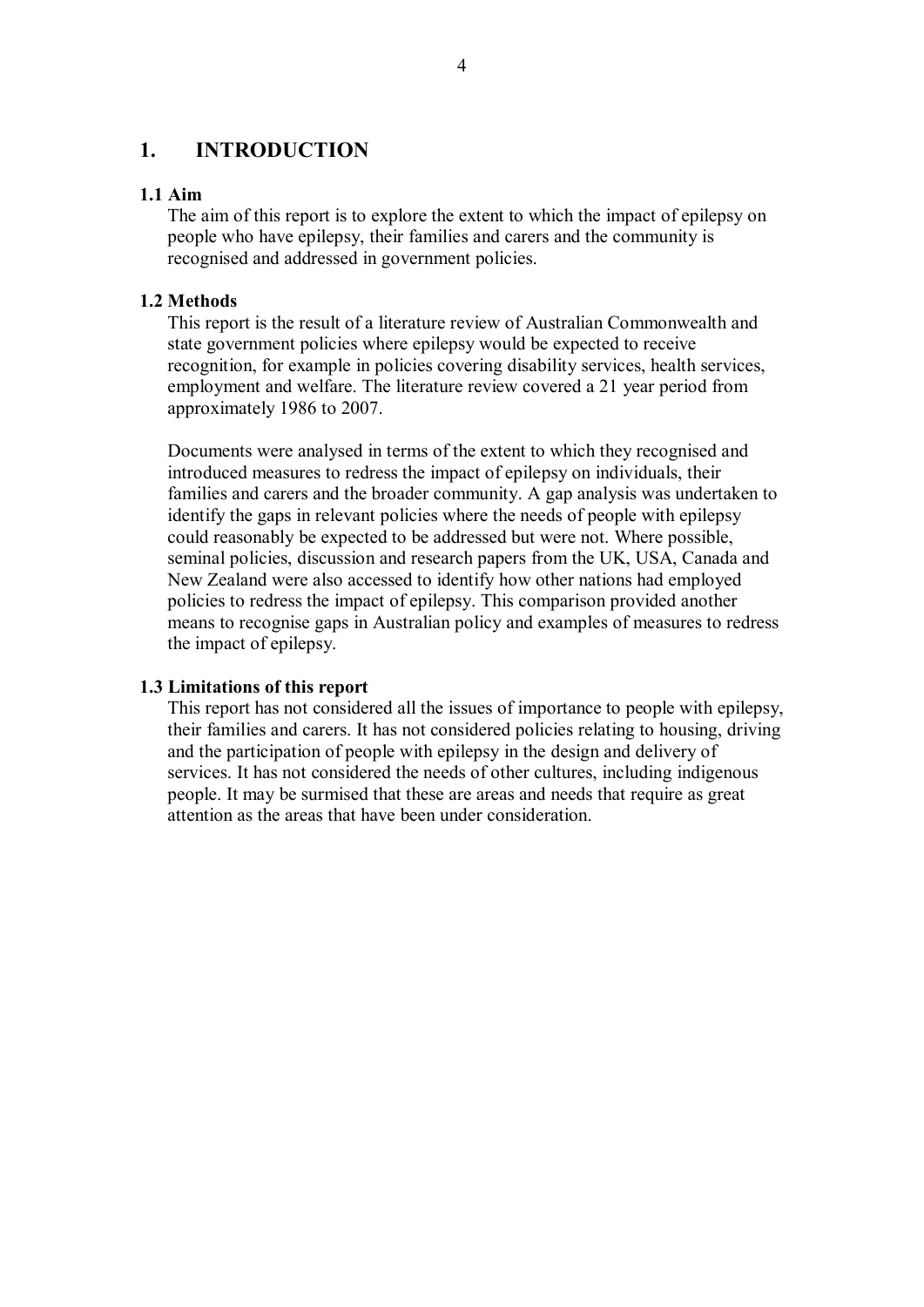# **2. BACKGROUND**

In 20067 The Epilepsy Foundation of Victoria and the Chronic Illness Alliance undertook a project to explore those aspects of living with epilepsy people would like to see addressed through social and applied research. One of the principal findings of the project 'Researching the Personal Impact of Epilepsy' (Walker, 2007) was that people with epilepsy perceived themselves as socially excluded from a range of activities that most other people accessed without question.

People with epilepsy, their families and carers had real-life examples where they had experienced discrimination and been subjected to exclusionary practices. In speaking of these experiences they adopted the language of social exclusion: participants in the project reported they had been excluded from areas such as employment, educational opportunities, sports and community activities.

The reality of these experiences is supported by other recent research activities. In 20067 Brown undertook an analysis of the National Health Survey data relating to people reporting epilepsy in the National Health Survey (NHS). Data are collected by the Australian Bureau of Statistics from a regular randomised sample of around 20,000 private dwellings across Australia. Data from the survey questions asking respondents if they have epilepsy has not been analysed until now. The analysis of the 20045 NHS provided results regarding the prevalence of epilepsy in Australia. Results about the employment of people with epilepsy in Australia are from the previous NHS of 2001. Brown's statistical analysis indicates that across a range of measures, those respondents with epilepsy had reduced life chances compared to the rest of the population. People with epilepsy were more than three times more likely to be out of the workforce than people with other chronic illnesses when all other important factors such as age and gender were held constant. This was mirrored in those people having lower average incomes and educational outcomes such as a lower average school leaving age. People with epilepsy were also less likely than the population as a whole to be married. Anxiety and stress levels were also higher amongst those with epilepsy.

In 2007 the Joint Epilepsy Council of Australia published the results of a survey undertaken with 467 people with epilepsy and 496 carers of people with epilepsy. While this survey should be viewed with circumspection because of its methodological limitations, its respondents reported high levels of psychological stress, that epilepsy was a barrier to participating in employment, education, sport and social activities. Transport was a problem for many participants in this survey, with some seventy per cent not driving a car, and relying on either public transport or other people to drive them. People with epilepsy living in rural and regional Australia reported no or poor access to specialists and some reported poor access to General Practitioners as well.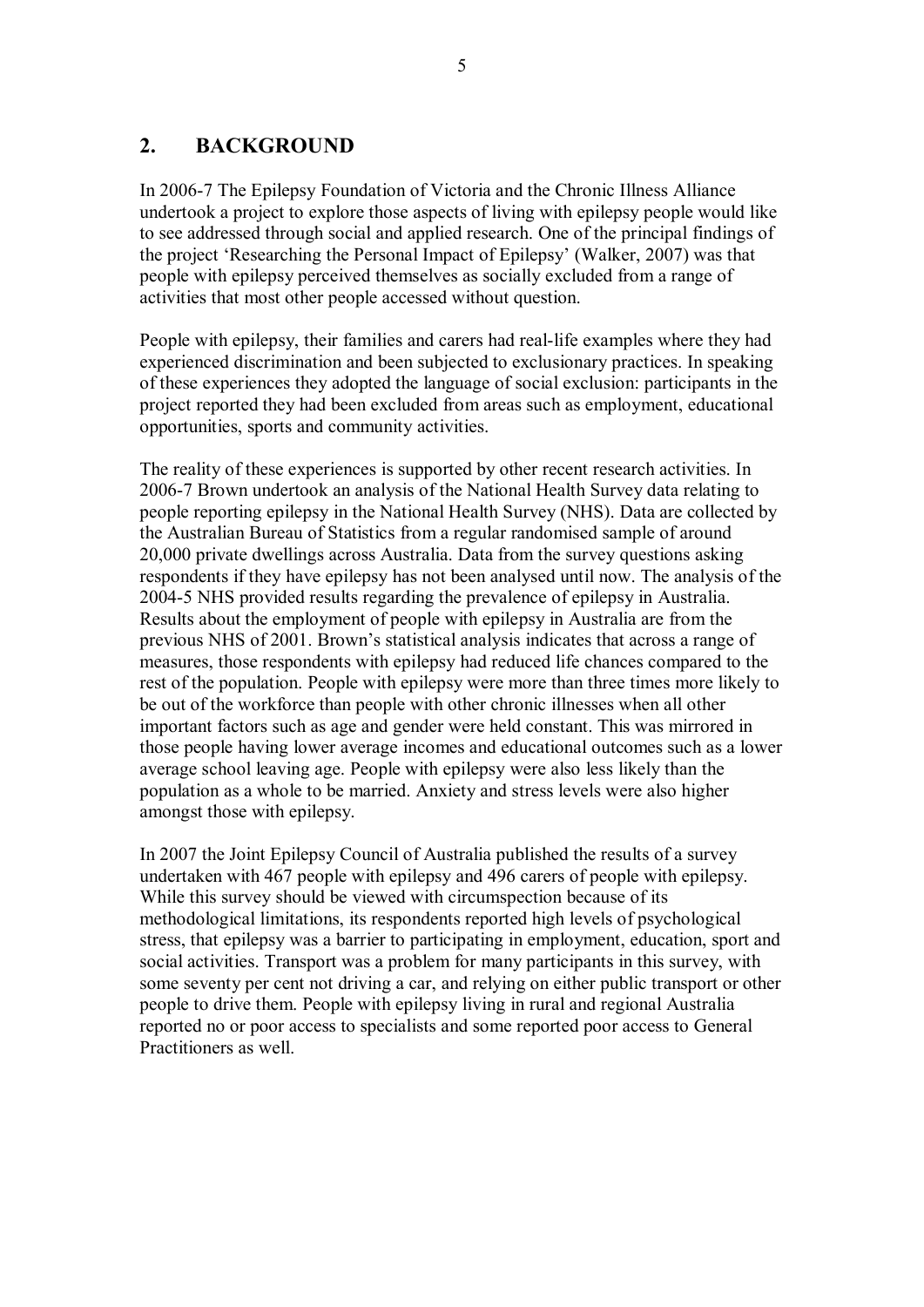# **3. SOCIAL EXCLUSION**

The concept of social exclusion provides us with a means by which to measure the extent to which policies recognise and redress the impact epilepsy has on individuals with epilepsy their families and the community.

Social exclusion has been defined by Levitas (2007) as a

*'complex and multidimensional process. It involves the lack or denial of resources, rights, goods and services, and the inability to participate in the normal relationships and activities available to the majority of people in society, whether in economic, social, cultural or political arenas. It affects both the quality of life of individuals and the equity and cohesion of society as a whole'.*

Rodgers et al define it this way

*'A useful approach is an institutional perspective in which social exclusion is a property of the basic institutional framework and ongoing institutional arrangements within which individuals and groups (live)…Social exclusion is the property of society if racial, sexual or other forms of discrimination are present, if the markets through which people earn a livelihood are segmented, or if public goods…are semipublic.' (Rodgers et al, 1995. Quoted in Peace 2001)*

While Levitas' definition emphasises the multidimensional nature of social exclusion, Rodgers et al's emphasises the structural nature. Based on Rodgers' definition exclusion of any group from participation in the various activities of their community is structural; it is experienced by groups of people because it has a framework that supports its existence. Rodgers et al see markets (or the economy) as an important part of the framework. Public policy also plays a role in shaping economies and other areas. But social exclusion may result from unintended outcomes to public policies and a failure to respond to its existence.

Saunders (2007) argues that social exclusion is multidimensional. It operates across institutions and community attitudes, often engendering barriers that come to seem 'normal' to those who are not excluded by them. The dimensions identified by Burchardt (1995) also reflect the structural nature of social inclusion when it is embedded in a community.

- Consumption, including having an income to consume a range of goods and services.
- Savings, including savings, pensions, home ownership and investments.
- Production activities, which includes paid employment, volunteerism, education or caring for others.
- Political activities ranging from community and neighbourhood involvement to the more formal political engagement.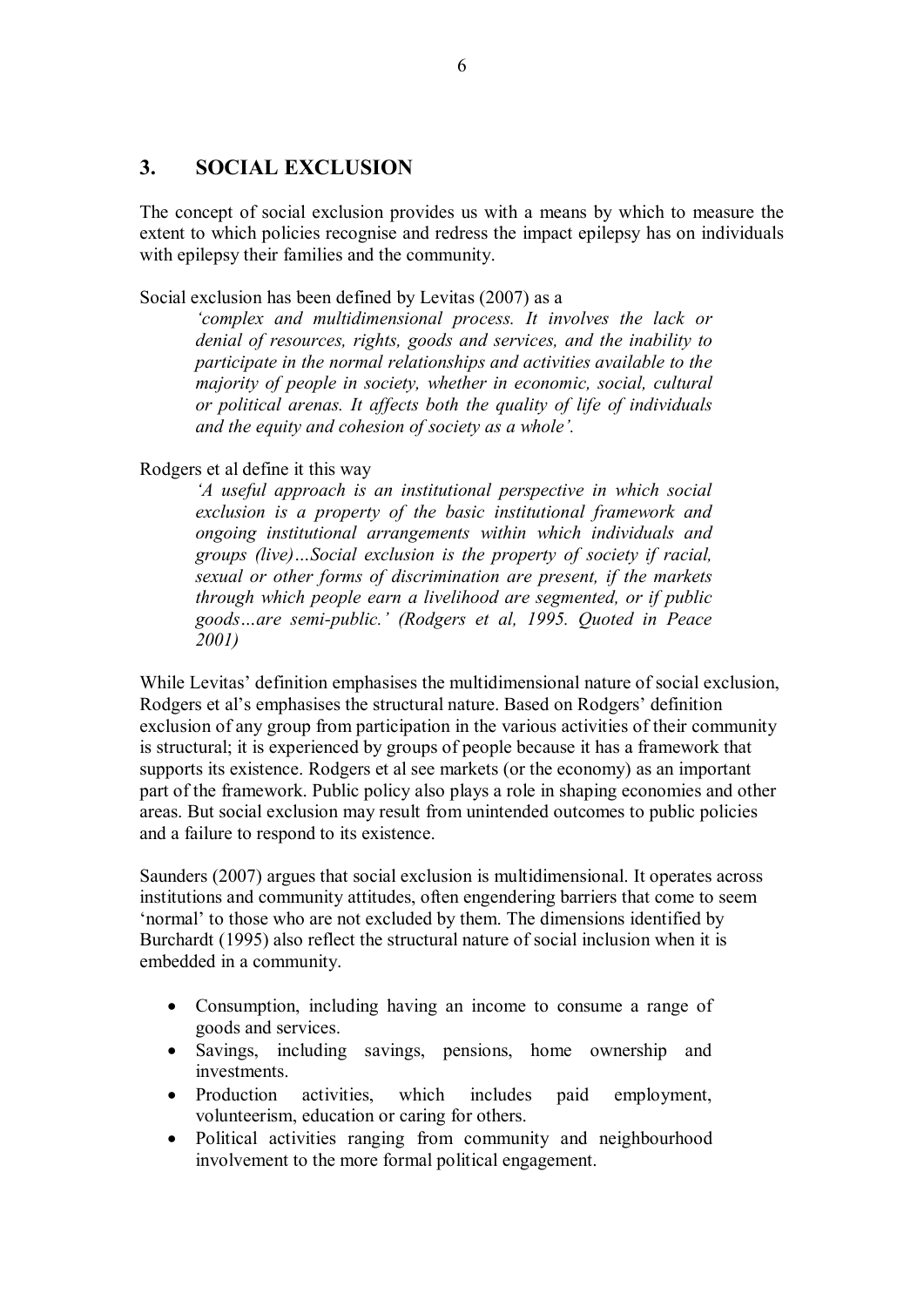· Social activities which range from social interactions with family and friends, leisure activities and identifying with cultural, neighbourhood and spiritual groups. (Burchardt et al. cited in Peace 2001).

In Australia, Saunders (2007) has identified three dimensions of social exclusion:

- Disengagement
- Service exclusion
- Economic exclusion

Disengagement refers to being unable to participate in leisure, hobbies and community activities. Service exclusion refers to lack of access to services, such as health and disability services or no access to a bank or perhaps utilities such as gas and electricity. Economic exclusion encompasses lack of access to liveable incomes, employment opportunities, having few assets and no resources to fall back on. Saunders (2007) identified key groups likely to experience social exclusion. These include sole parent families; unemployed people; people with a disability; public housing renters and indigenous Australians. People with a disability, Saunders considers suffer relatively high rates of exclusion from banking services, childcare and have low rates of participation in community activities and social life.

We will use Saunders' dimensions to examine policies where people with epilepsy should find themselves represented in order to feel they have some inclusion in the activities of their communities. Where possible we will broaden those dimensions to include those of Burchardt.

Social inclusiveness and social exclusion are compounded by government policies, either as a deliberate action, as an unintended outcome of a policy or its entire absence. Public policy, whether deliberate, unintended or absent plays a central role in maintaining social exclusion in other social institutions.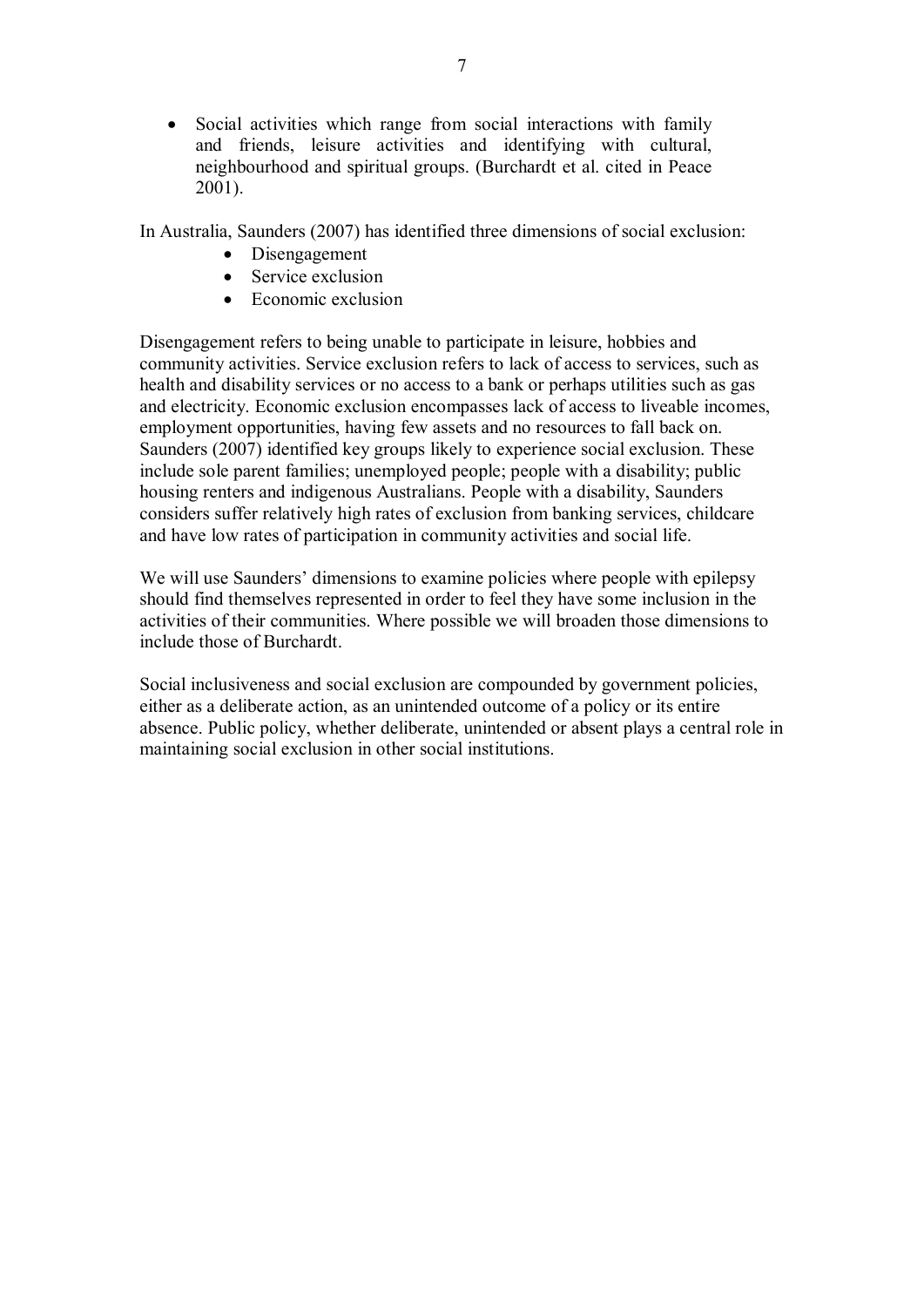# **4. THE CONTEXT IN WHICH POLICY IS DEVELOPED**

#### **4.1 Policy context in Australia 1983-2007**

Government policies are generally formulated on the basis of prevailing ideologies. Internationally, over the last three decades, the prevailing ideologies have been variations of neo-liberalism (Quiggan 1999). Neo-liberalism is marked by a shift to free-market domestic policies, privatisation of government services, capital market deregulation and the abandonment of welfarist interventions (Quiggan 1999). In Australia we can date the formal Government adoption of neo-liberalism from the Hawke Government in 1983. Since then Australians have become familiar with terms such as 'user pays'; 'mutual obligation'; 'welfare dependency' and workplace agreements. There is now an increased emphasis on individualism and being responsible for oneself and one's family rather than looking to community and government supports.

Over the last two decades, Liberal and Labor Governments in Australia, both Federal and state, have pursued policies to reflect this ideology, attempting to withdraw government services and replace them with private ones. Electoral resistance to complete privatisation of all health services and the abandonment of all forms of social welfare has tempered this process. In this report we consider the extent to which this ideology has influenced policies to assist people with epilepsy, their families and their carers.

#### **4.2 Social inclusion and policy developments**

Policy is important to consider in relation to social inclusiveness and people with epilepsy because policy has the capacity to drive social inclusion of groups marginalised by community attitudes or to redress poor access by groups to the full range of services. The current Federal Government recognises this and has adopted a policy of social inclusiveness. Government departments are being asked to consider how their policies and services might promote greater social inclusion.

Neo-liberal policies have not been driven by concern for social inclusion, though governments have tried to justify the changes they have made to social welfare on the basis that providing people who were formerly unemployed with employment is inclusive in its outcomes if not intent.

Allocational policies which finance programs to produce long-term behaviour changes may be introduced under neo-liberalism in order to reduce future costs to the government. 'Sunsmart' is an example of this where the program aims to reduce the costs of treating skin cancer. They are the policies most likely to improve social inclusion as they target groups whose health or welfare has suffered through neglect. However, in some cases those policies that allocate resources in one area do so at the cost of other groups of people. Current health policy provides a good example. The predominance of attention and resources directed towards 'life-style' diseases, their prevention and management (Smedley and Syme 2000) results in the relative neglect of diseases such as epilepsy.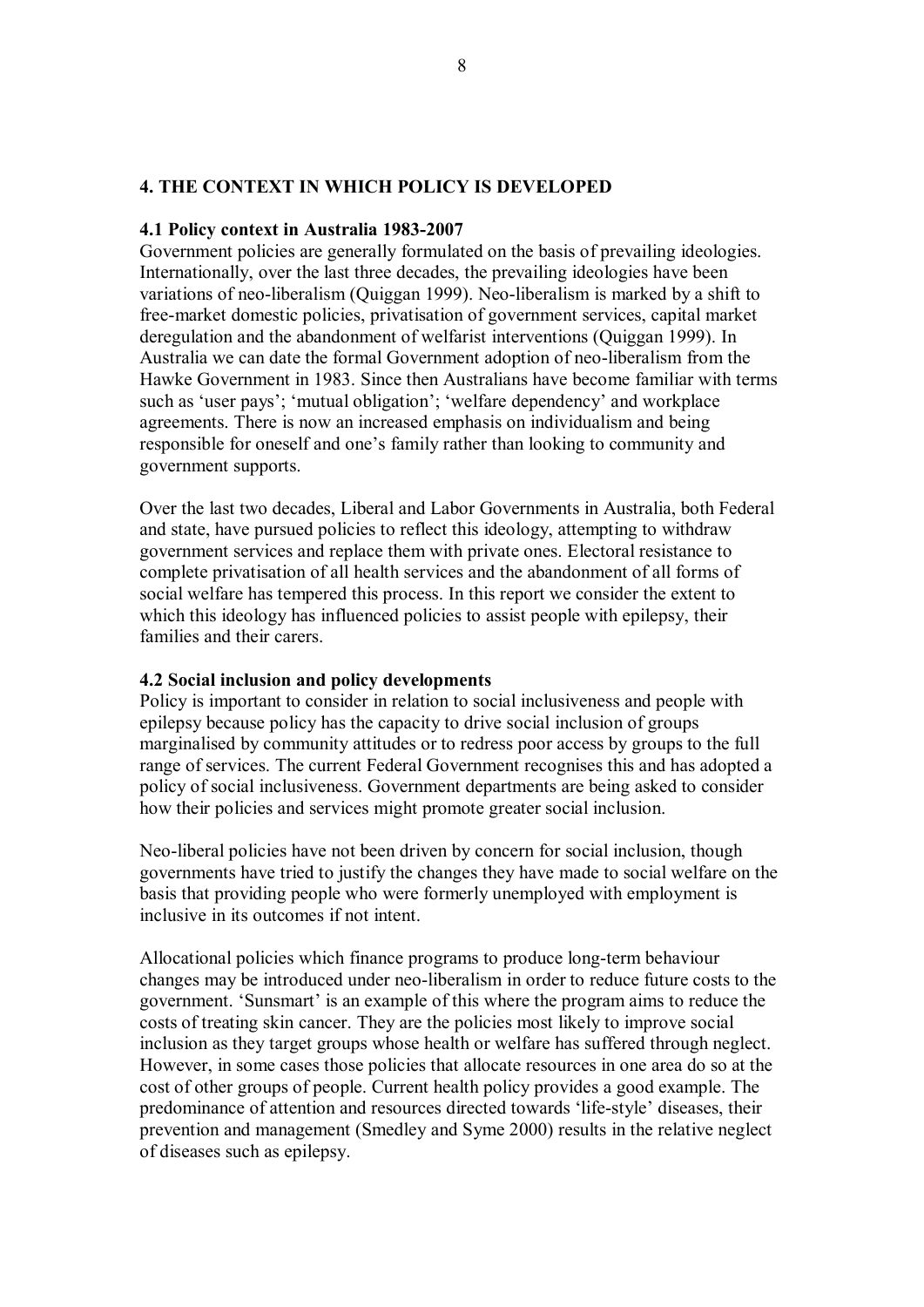The extensive international literature on epilepsy documents that epilepsy constitutes a disease requiring treatment and care; it results in deficits in relation to education and employment; it leads to poverty, disability and discrimination (WHO 2001; Scambler & Hopkins 1986; Jacoby 2002; Fisher et al 2000). Work undertaken in Australia recently and cited above (Brown 2007 and Walker 2007) indicates that Australians with epilepsy have a similar experience of social exclusion. To address social exclusion generally and in relation to education, welfare, employment, discrimination and access to high quality and safe treatment we would expect Australian Federal and State governments' policies relating to health, welfare, disability, discrimination, and employment policies to offer strategic approaches.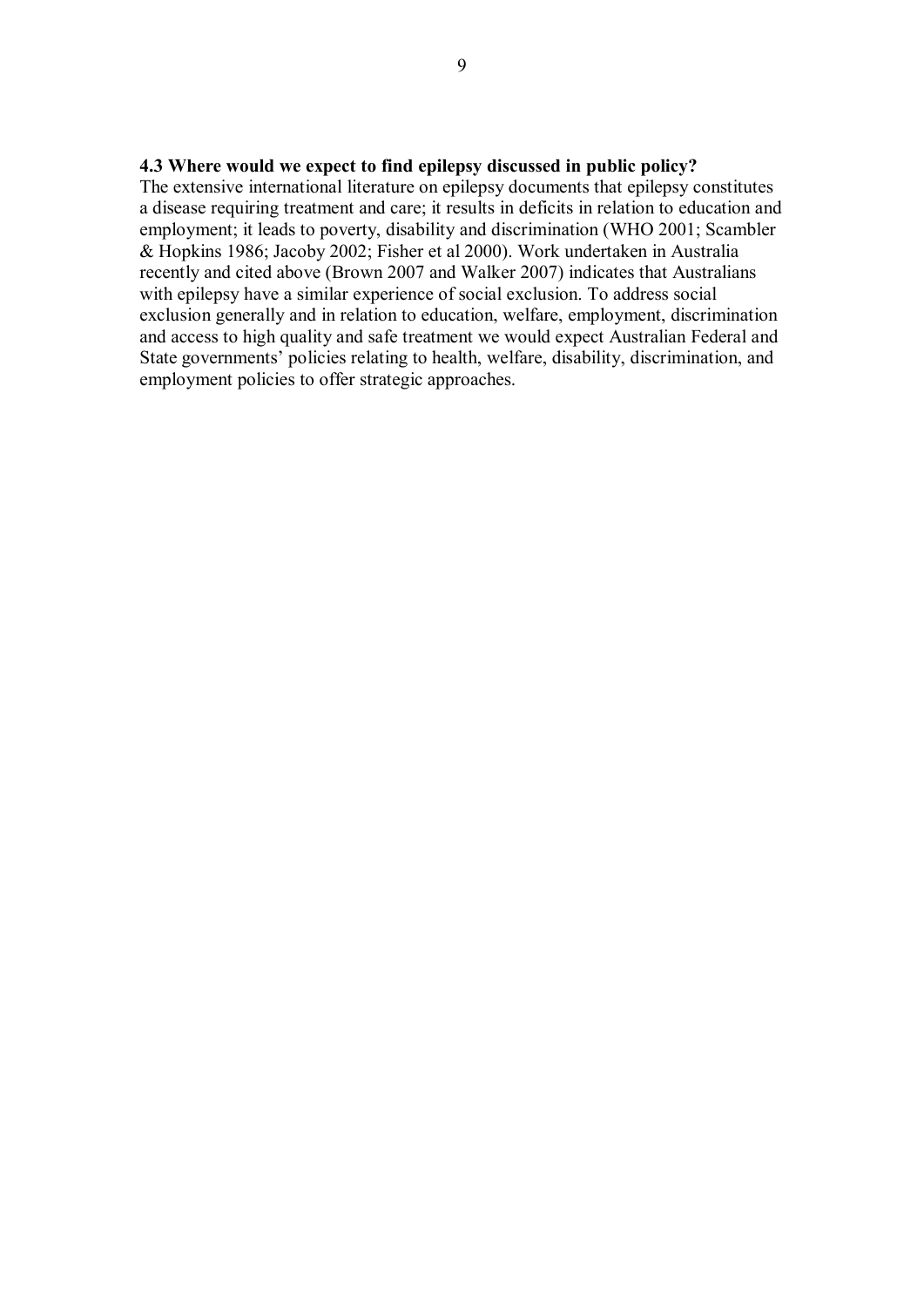## **5. REPRESENTATIONS OF EPILEPSY IN POLICIES**

#### **5.1 'Out of the Shadows'**

The World Health Organisation (WHO) argues that epilepsy is one of the most stigmatised conditions in the world and that the prejudice that is faced by people with epilepsy is often worse than the condition itself (WHO 2001). The expression 'Out of the Shadows' used by WHO for its campaign to improve attitudes towards epilepsy is a clear indication of its social exclusion on a global scale. In Australia, member organisations of the Joint Epilepsy Council of Australia (JECA) have developed programs in conjunction with the WHO campaign and work towards improving the quality of the lives of Australians with epilepsy.

### **5.2 Human rights, discrimination policies and epilepsy.**

Human rights and discrimination policies overarch other policies relating to human endeavour in Australia. In 1985 the Human Rights Commission published its report Epilepsy and Human Rights which was an exploration of the human rights issues faced by people with epilepsy. With remarkable prescience it is subtitled 'a badge of exclusion'. The Human Rights Commission argued that, as a 'hidden disability', misconceptions could arise about epilepsy. When a person with epilepsy 'was discovered' those misconceptions could lead to discrimination. The project of which the report is the outcome explored areas of human rights that came under Commonwealth responsibilities. It covered areas of education, employment, mobility, residential options, insurance and superannuation, provision of services and immigration. It was the first such project undertaken on epilepsy in Australia.

The project identified issues relating to community attitudes towards epilepsy in all of the above areas which led to discrimination. In its recommendations the report called for government financial assistance for the then national association working on behalf of people with epilepsy to undertake development of resources for educational institutions and employers.

#### *Commentary:*

For the greater part of the report the then national epilepsy association (National Epilepsy Association of Australia was identified as the agency to carry out some of the recommendations. However some recommendations are made with no suggestion as to who was responsible for their carriage. Broad recommendations such as staff development programs being undertaken or that material about epilepsy to help employers should have been made available means that no-one took responsibility for these matters. Additionally the development of material for employers was not necessarily going to result in its use by employers.

This problem of recommendations where no responsibility is assigned has a long history. In 1993 Bowman and Virtue, discussing public policy in relation to women caring for children with a disability makes the point that many policy changes are not accompanied by the structures necessary to support their implementation.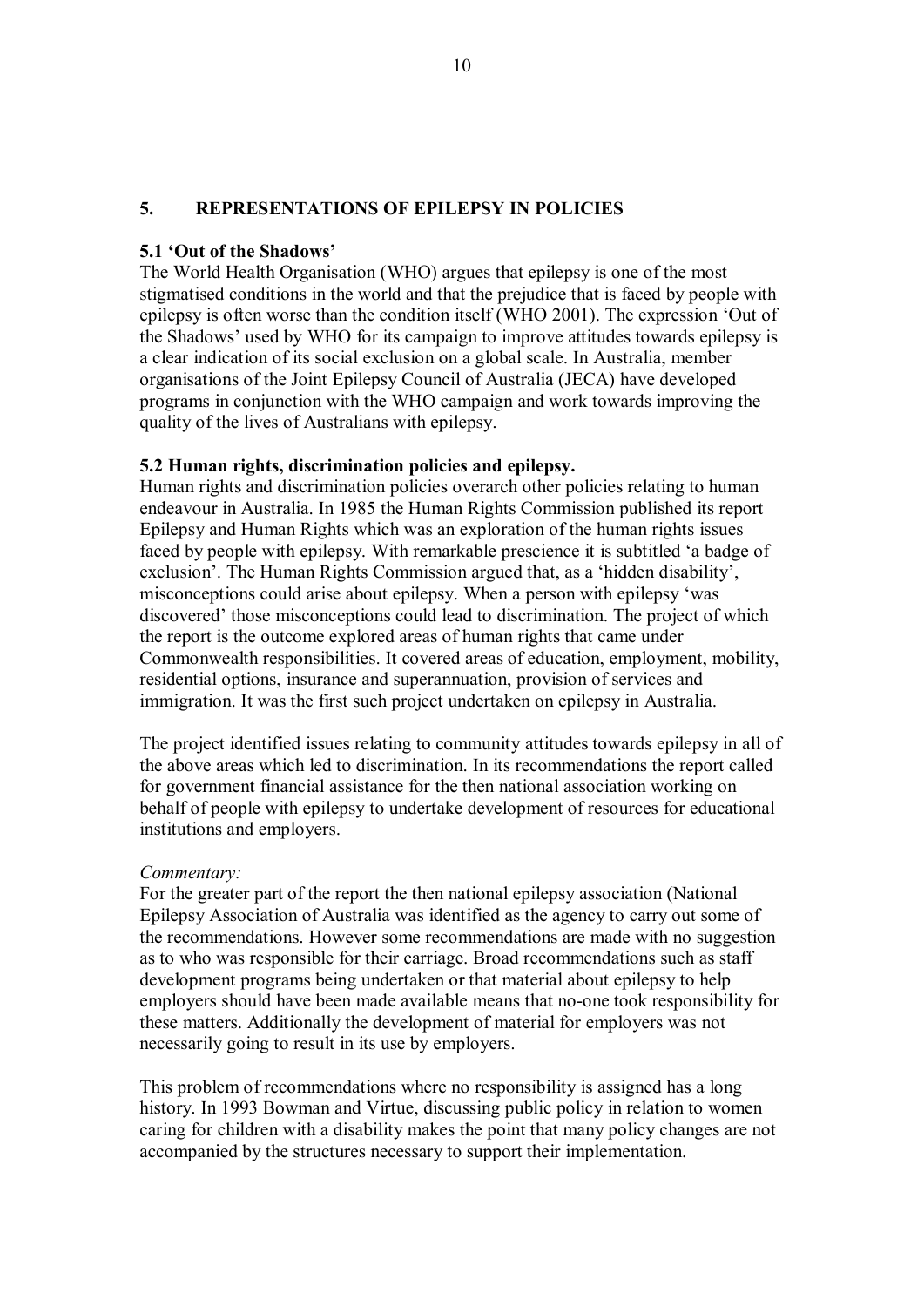## **5.3 Disability Discrimination Act (DDA) 1992**

The DDA came into force in 1993 and has been amended several times since, the last time being in 2005. The DDA prevails over all other State and Territory legislation at in order to eliminate deficiencies and inconsistencies in each of the State's legislation.

The objects of the Act are to:

(a) Eliminate discrimination against persons on the grounds of their disabilities in the areas of:

(i) work, accommodation, education, access to premises, clubs, sports and

(ii) the provisions of goods, facilities, services and land and;

(iii) existing laws; and

(iv) the administration of Commonwealth laws and programs; and

(b) To ensure as far as practicable, that persons with disabilities have the same rights to equality before the law as the rest of the community; and

(c) To promote recognition and acceptance within the community of the principle that persons with disabilities have the same fundamental rights as the rest of the community.

The Act encourages organisations to develop and register Disability Action Plans. The Plans demonstrate an organisation's willingness to address internal issues relating to discrimination against people with disabilities. The Disability Discrimination Commissioner is also responsible for investigating complaints and undertaking conciliation before the Act (Lindsay 1996). There are now some 3000 complaints per year made to the Federal, State and Territory jurisdictions which the Commonwealth Human Rights Commissioner argues is a miniscule number of complaints since there are some one in five Australians with a disability (Innes 2007).

Some of the general criticisms relating to the Disability Discrimination Act identified by Lindsay (1996) relate to the lack of community input into its design and subsequent amendments; the poor funding of the Commissioners' Office and lack of community awareness. Most relevant to people with epilepsy is that it is 'complaints driven' and complainants are obliged to act on their own behalf.

*'If a consumer product we've purchased is not of sufficient quality, we take it back and complain; if our landlord fails to carry out necessary repairs, we complain. However---if we are discriminated against on the grounds of our disability, most of us just grin and bear it, or turn the other cheek.'* Graeme Innes, Human Rights Commissioner, 2007.

### Commentary:

Given that people with epilepsy are more stigmatised than 'most of us' who 'just grin and bear it' it is unlikely that many people with epilepsy are willing to make complaints or know of their rights to do so. Another deficiency for people with epilepsy is that many of the acts of discrimination they face are shrouded in ambiguity and very difficult to prove. Examples of such ambiguity are: not being offered a job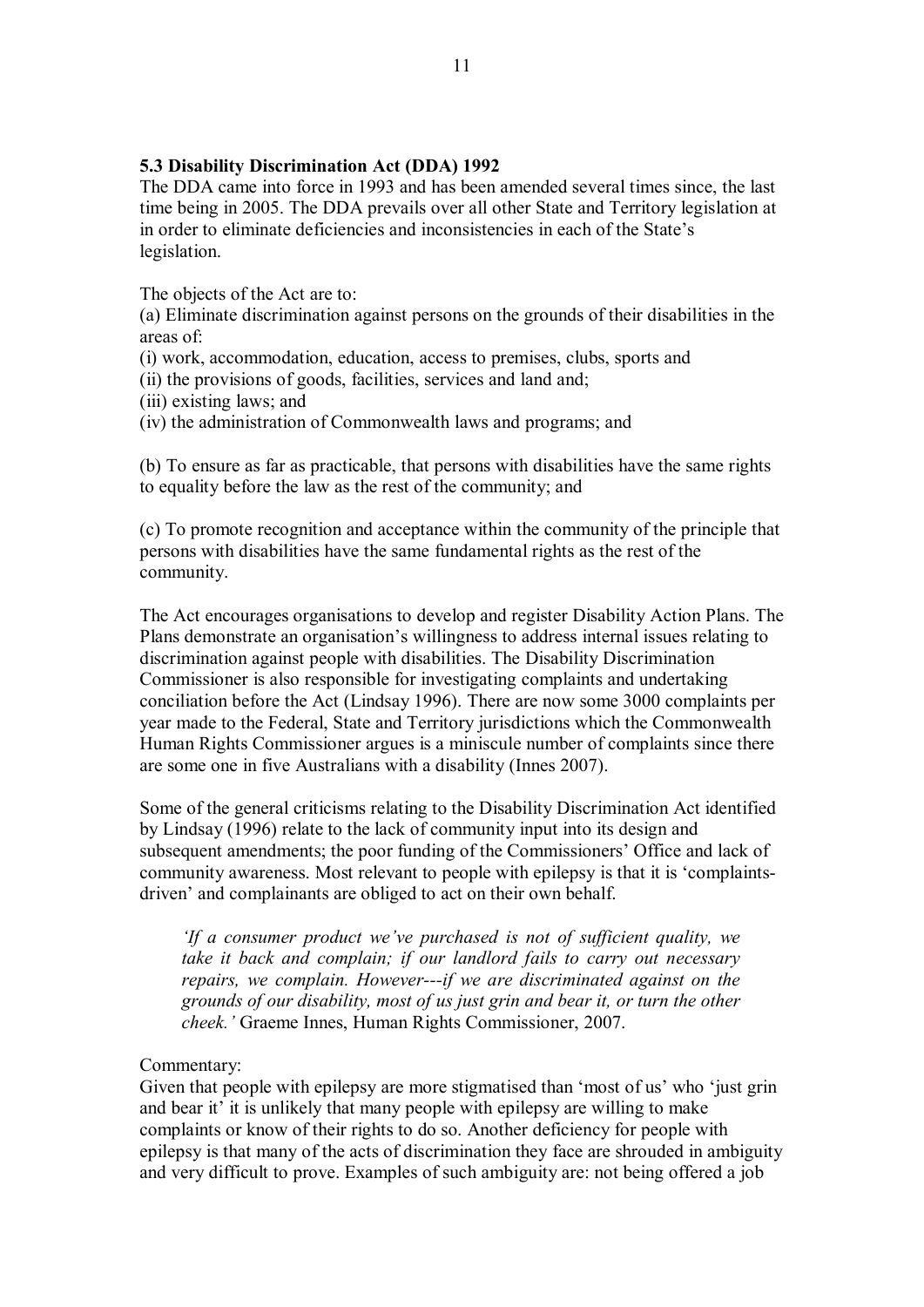interview when a person with epilepsy has disclosed their diagnosis, but being informed that the position is no longer available; being refused a job because the person with epilepsy does not have a drivers' licence, even though driving may not be an important part of the duties; being left out of a sporting team and given no reason. However perhaps the greatest deficiency where people with epilepsy are concerned lies in the generic nature of the Act. Epilepsy is not spelt out as a disability; some people with epilepsy do not regard themselves as disabled though they do regard themselves as discriminated against; other people with epilepsy will not be prepared to speak up in defence of themselves, partly because there is little in the Act that encourages them to do so or because they may consider that in comparison to other disabled people their needs are less.

The 2008 discussion paper on disability and employment in Australia notes that the Commonwealth government uses varying definitions of disability and impairment depending on the purposes, though this largely relates to eligibility for Commonwealth services or payments (O'Connor and Shorten 2008). However, these varying definitions may pose some problems in relation to epilepsy being characterised as a disability. This was found to be the case in American court decisions, where disability was not clearly defined and means that a determination of whether a person is limited in major life activity must be made on a case by case basis. This limits the Act's usefulness in addressing systemic issues.

Definitions of disability in the US also vary between the American Disability Act (ADA) and the Social Security Act. These differences are related to the purposes of the Act. Where the ADA is meant to protect people from discrimination, the Social Security Act provides benefits for people too disabled to work. Following the 'Sutton' Case in 1999, where the US Supreme Court found that poor vision which could be corrected by wearing spectacles so that the person did not in fact have a disability under the ADA, United Airlines was not found to have discriminated by refusing someone with poor eyesight employment (Cornell University Law School 1999). Kaplan the Director of the World Institute on Disability argued that:

*Under the recent Supreme Court decision in the Sutton case, a person can be fired from a job because he or she has epilepsy, for example, and yet if that person were taking medication to control the epilepsy, he or she would be barred from fighting back using the ADA. Furthermore a person with epilepsy that is controlled with medication would not fit the Social Security definition of disability, which means this person has neither law to fall back on.* D Kaplan 1999, (quoted by Centre for Accessible Society 1999)

Anomalies exist in the United Kingdom Disability Discrimination Act 1995, where people have to prove their disability to be eligible for services under that Act (Delany & Moody 1999). People who have been misdiagnosed with epilepsy and have faced discrimination are not covered by it. Similarly people whose epilepsy is mild and not long term may be considered to have no redress under the DDA 1995. The authors of this article concluded that the DDA was of limited value for people with epilepsy largely due to limited access to tribunal decisions and its limited protection.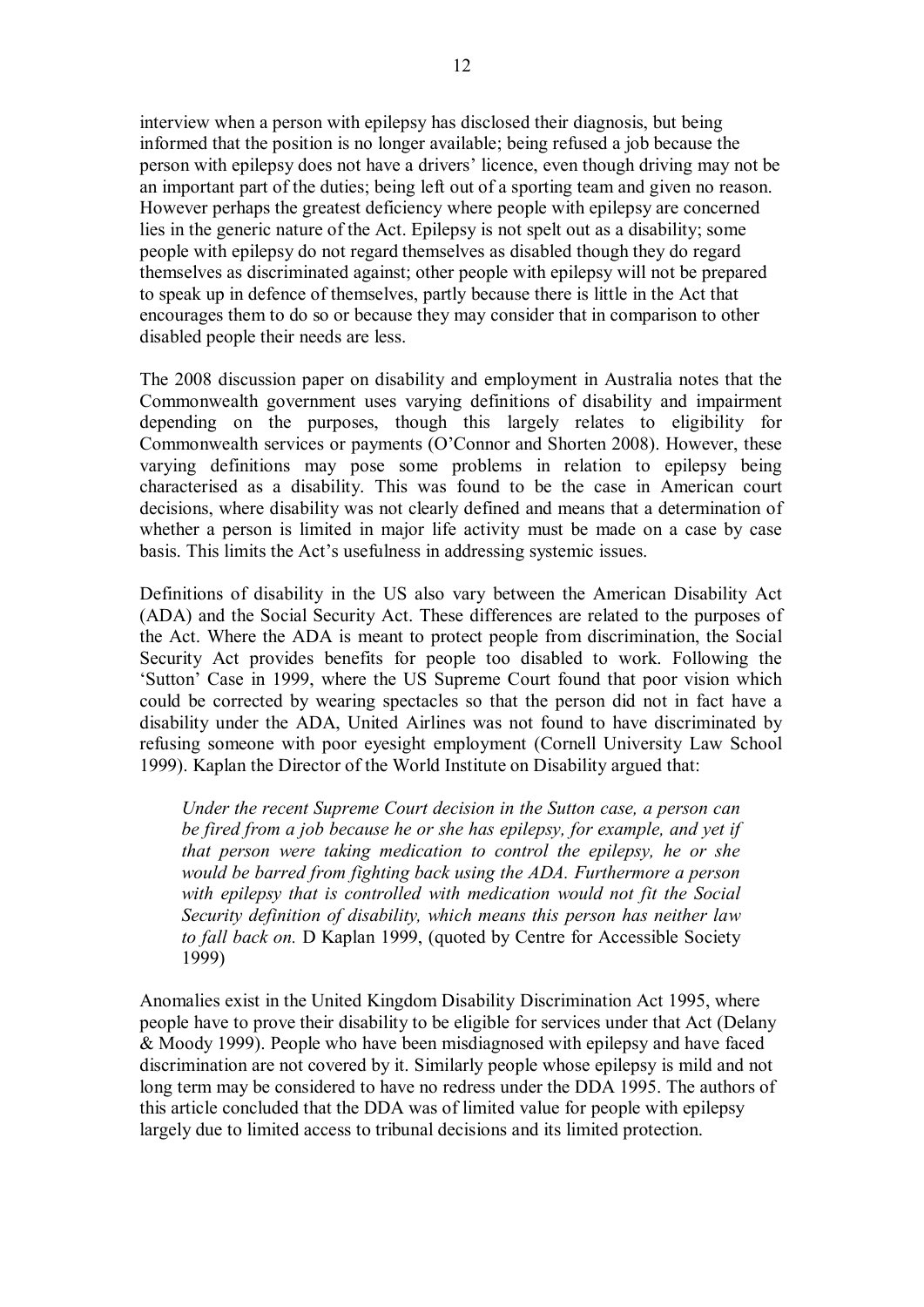In a final analysis, the Australian Act is self-limiting in addressing the needs of people with epilepsy and discrimination. International research and Australian research all report that discrimination against people with epilepsy continues in most of the areas the Act is designed to address, namely work and education, as well as in the recognition by the community of the rights of people with epilepsy. Some recent examples from the Disability Discrimination Commissioner demonstrate the ongoing discrimination faced by people with epilepsy.

*A complainant with epilepsy alleged he had been discriminated against on the grounds of his disability. He had worked as a gardener for a number of years, then resigned to take up another position. Several months later he reapplied for a position with the respondent but was unsuccessful as the respondent considered his performance and attendance had been unsatisfactory and that his epilepsy had been the cause of a number of work accidents. The complainant provided medical evidence that his epilepsy was under control and the complaint was eventually resolved by conciliation, which included assistance to find another casual position, an apology, removal of documents from the complainant's personal file and a small amount of financial compensation.*

*Parents complained that a special school had failed to accommodate their son's disabilities, which included autism, intellectual disabilities and epilepsy. The child had been expelled because of behavioural problems. The complaint was resolved when the school agreed to formulate individual plans for pupils, undertake training on autism and develop procedures for better communication between the school and the families.*

*A woman with epilepsy complained that she had been banned from a bowling alley. This had been precipitated by a poorly bowled ball when she needed to sit down at the onset of a seizure. Following conciliation the managers of the bowling alley agreed she could return and also paid compensation. (From 'Not Happy Jan: Speech for Epilepsy Action AGM, Graeme Innes, Human Rights Commissioner 2007).*

These case studies provide some indication of the systemic issues faced by people with epilepsy around the issues of employment, sport and recreation activities and education. However a complaints-based approach, where the final resolution is a court of law on a case by case basis, is not a meaningful way to remove systemic discrimination.

McIntosh and Phillips (2002) in their discussion paper on disability support and services in Australia acknowledge that there is significant unmet need with respect to support and assistance for people with disabilities. Many people receive no support at all, especially in areas of employment, respite services and accommodation. The more recent survey published in 2008 (Phillips 2008) demonstrates that unmet need has not changed, with over 5000 people requiring employment support. People with epilepsy may fall into this category. In 2000, Ohlin identified that the Commonwealth government's weakening of community advocacy services and the use of disability brokerage services meant that areas of unmet need were even less likely to be identified and addressed (McIntosh and Phillips 2002).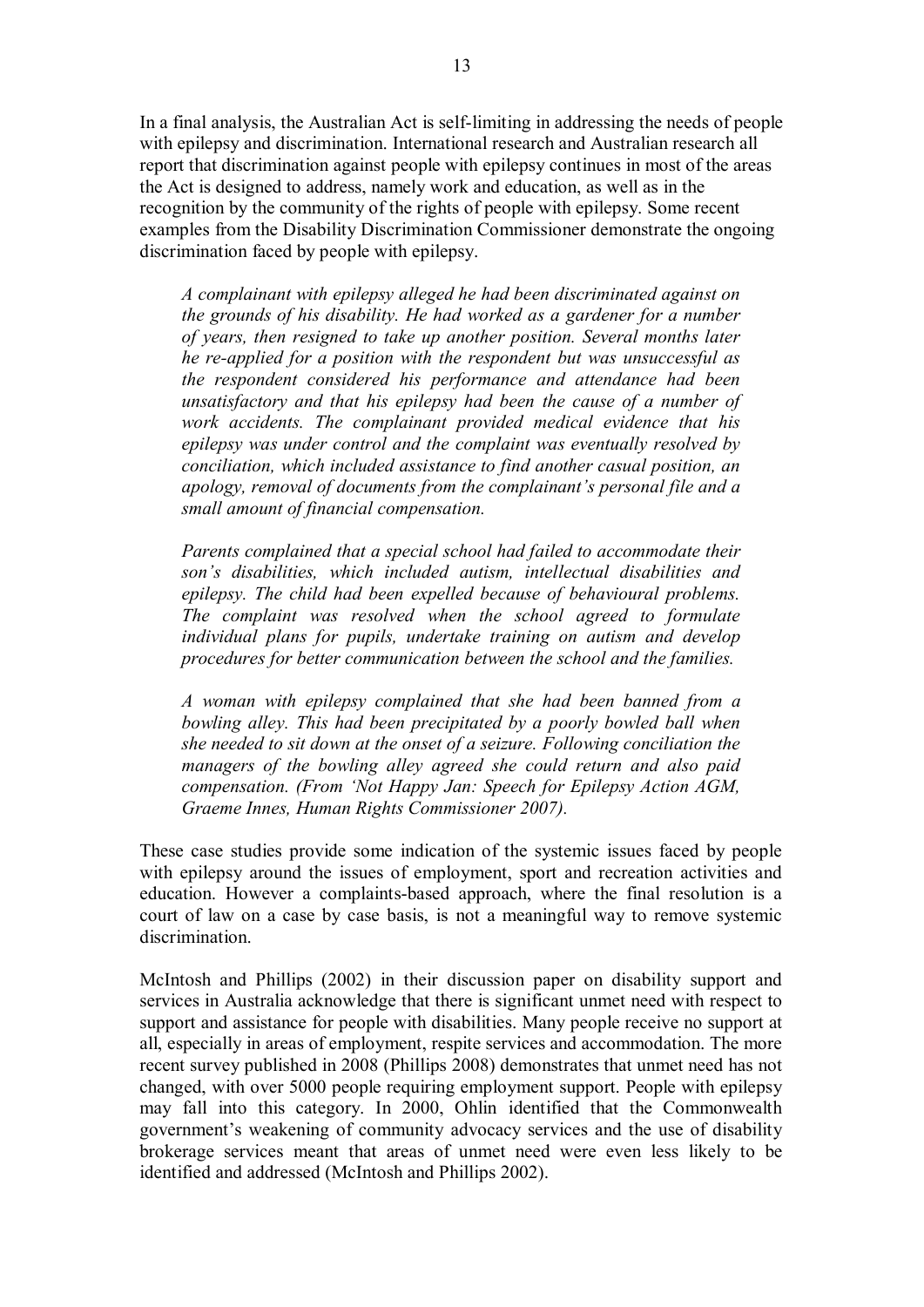#### **5.4 Policies relating to work preparedness and employment**.

In 1999 Chaplin argued on behalf of the International Bureau of Epilepsy Employment Commission that employment was a crucial consideration where the needs of people with epilepsy were concerned. Disability equal opportunity policies enacted across the world had made access to employment a central component of their enactment, where employment is recognised as the major factor in contributing to quality of life.

Most people with epilepsy concede their condition is a barrier to employment. Many argue that it is not the condition itself that constitutes the barrier but employer and colleague attitudes toward people with epilepsy (Smeets et al 2007; Bautista & Wludyka 2007). Research undertaken by Brown (2007) demonstrates that Australians who have epilepsy are three times more likely to be unemployed than other Australians. This statistic suggests that similar attitudes may be at work in Australia.

Since 1996, all Australians with disabilities, including people with epilepsy have been faced with the changing policy environment concerning disability support from the government and employment. Current policies largely support the view that individuals must take the responsibility to equip themselves for employment and to actively seek a position.

This is despite the wealth of literature demonstrating that all people with disabilities face both personal and structural barriers to accessing employment and despite the disability discrimination acts, people with disabilities and the foundations that work for them have received little or no help to address these barriers.

'Welfare to Work' was introduced in Australia in 2006. Similar programs were introduced in the US and UK. All are designed to place unemployed people back into the workforce and reduce their dependence on welfare benefits. These policies have been introduced into Western countries in the face of declining employment rates of all people with disabilities. The reasons for this decline remain controversial. (Burkhauser et al 2007).

#### *Commentary:*

At one level, such policies may be seen as beneficial since unemployment promotes long term dependence and long term disadvantage. At another level, those people who are most disadvantaged are subject to punitive programs which attempt to force them into work by withdrawing benefits or placing them on lower payments. Overall, many people in this category find themselves in poorly paid, part-time or casual employment with little hope of advancement, because of their health or lower education. Australian Council of Social Service (2007) makes the point that there are some 700,000 people on disability support pension, many of whom want to work. Similarly there are some  $600,000$  parents on parenting pensions who would like to work. Many of them have less than a Year 10 education, and others have problems with childcare, transport and poor health.

ACOSS pointed out in 2007 that 'Welfare to Work' programs are most effective when there is investment in training, education and support, as happened in Denmark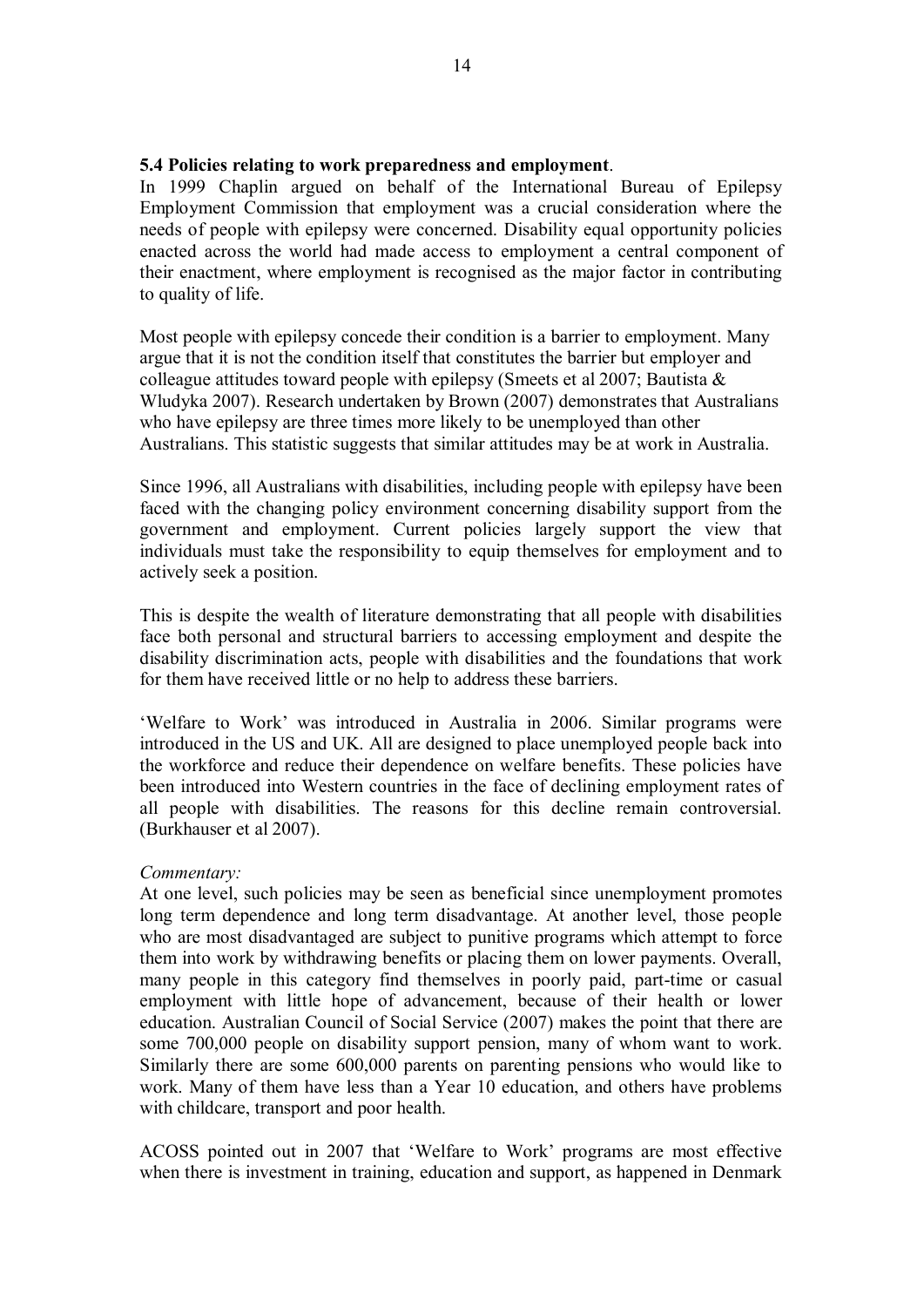and Ireland. . This has not taken place in Australia, where, there are far fewer assistance packages to encourage employers to employ long term unemployed people. With more than a million people unemployed or on benefits in Australia and having to look for work, competition for positions is strong. ACOSS recommended that in the case of people with disabilities there was a need for double the numbers of Disability Employment Network and Personal Support Program places to reduce the barriers to working.

However, the Disability Employment Network and the Personal Support Programs only address deficits in individuals with some attempt to improve the workplace they may go into. The Disability Employment Network provides services such as training in specific job skills, interview skills, on-the-job training and support for co-workers. The Personal Support Program is an employment program that support individuals who face additional barriers such as homelessness and drug dependency. The support program helps people with services such finding stable accommodation and a stable social life and vocational training. Although there is some emphasis on providing working conditions to accommodate people with disabilities such as employer assistance schemes and workplace modifications these only come into play once a person has actually achieved employment.

A survey undertaken in Ireland demonstrates that people with disabilities returning to work or remaining in work is not simply a case of providing access to brokered job support agencies (Gannon and Nolan 2004). Women and older workers are more likely to leave work after contracting a disability or chronic illness. Family circumstances such as having children are as likely to play a role as the disability itself. When the disability hampers daily activities, this increases the likelihood of leaving work. However economic circumstances also play a role in whether a person remains in employment after the onset of a chronic illness or disability. Where a person comes from a disadvantaged household this increases the likelihood that person will leave work after the onset of disability.

People with a chronic illness or disability in Ireland are likely to be out of work (Gannon and Nolan 2004). The survey demonstrated that approximately 60% of those who became chronically ill or disabled were in employment in the year before onset. Their employment rate fell to 46% in the year of onset of the illness or disability, while one year later their employment rate remained well below what it was before the onset of chronic illness or disability.

Interestingly for the purposes of this current report, Gannon and Nolan (2004) inquired how the probability of remaining unemployed was affected by no longer reporting a disability. Though the numbers in their survey who reported having done this were small the likelihood of their becoming employed rose by several percentage points.

Research undertaken across Germany, United States, Britain and Australia demonstrates that more needs to be done than simply providing people with disabilities with employment support services (Burkhauser et al 2007). Working age German men with disabilities have a higher income and are more likely to be employed than in the other three countries. This may be partly explained by the 'work-first' policy, where there is no financial support given unless the job-seeker has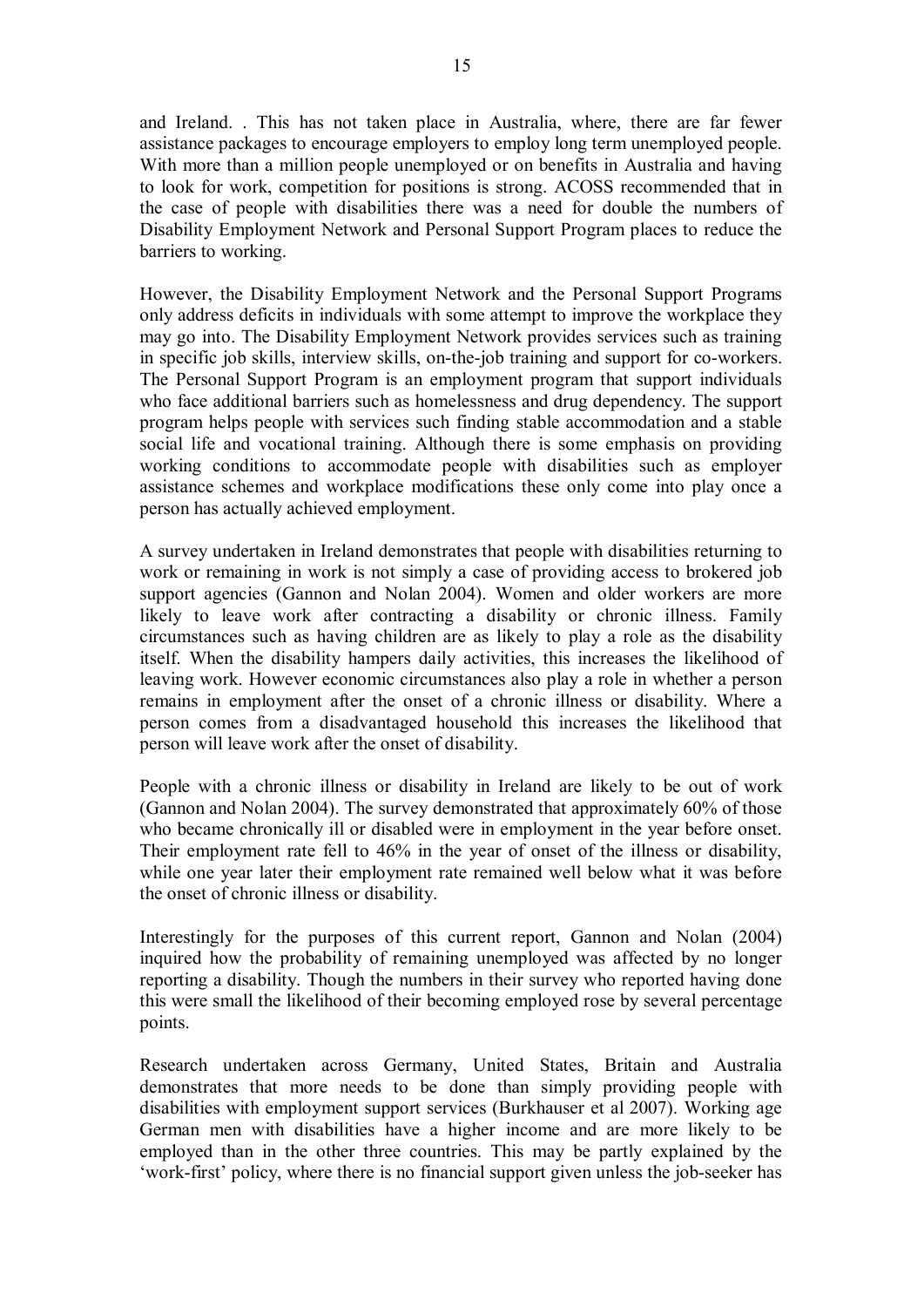exhausted all possibilities. However, this seemingly draconian approach is supported by other processes. All Germany companies employing more that 20 people are subject to a quota system where at least 5% of their employees must be drawn from the disabled population. Where quotas are not filled the company pays monthly penalties. In addition representatives of the disabled in each company negotiate flexible conditions on behalf of disabled employees.

Research also demonstrates that policies and programs need to be directed towards special needs groups. A research report undertaken on behalf of the Irish National Disability Authority explores the inclusion of women with disabilities in the labour market, across Western countries (O'Connor et al 2007). Women with disabilities are less likely to be employed than men with disabilities or women without disabilities. They are less likely to use employment services or be referred to rehabilitation services than men with disabilities. O'Connor et al (2007) noted that the Australian government's funding of employment services regardless of gender resulted in assisting 31,000 people with disabilities of whom 67% were men. They argue that while both men and women with disabilities face similar barriers to accessing employment women with disabilities may experience these barriers differently. Many women with disabilities have family commitments, many being single parents and there are few supports so they can return to work. Gender bias means that employment for women with disabilities is not seen as important as it is for men with disabilities. International comparisons show that women with disabilities are more likely to be in the poorest paid jobs and most likely to the most impoverished members of their community. Most of the problems faced by women with disabilities, the report asserts, relates to both gender bias, as well as a prejudice against disablement. Women with Disabilities Australia, concurring with research in Ontario, Canada (Fawcett 2000) identified that the barriers to women with disabilities being employed in Australia were: employers and colleagues attitudes; poor job design, lack of attendant care in the workplace, inflexible work arrangements, lack of access to education and vocational training, inadequate or expensive transport, lack of self confidence and assertiveness, lack of access to employment services.

People with mental illness have been consistently identified in literature as comprising another special needs group with regard to employment. In Australia the unemployment rate for people with mental illness is closer to 20% compared with 8% for people with physical or sensory disabilities. Where labour force participation is concerned, 28% of people with mental illness may be employed while the rate for people with physical or sensory disabilities is 50% (O'Connor & Shorten 2008).

In Australia, despite the introduction of support programs to assist people with disabilities to return to work the employment rate of people with a disability has continued to fall, despite the growth in the Australian economy (O'Connor  $\&$ Shorten; 2008).

O'Connor and Shorten (2008) argue that this means that a specific strategy is required to address these issues. A strategy includes supports and training for people with disabilities and mental health problems but would also work to increase positive attitudes among employers and build their confidence in hiring and maintaining people with disabilities and mental illnesses. On this basis, there is a good argument to be made that people with epilepsy who are able to work would benefit from a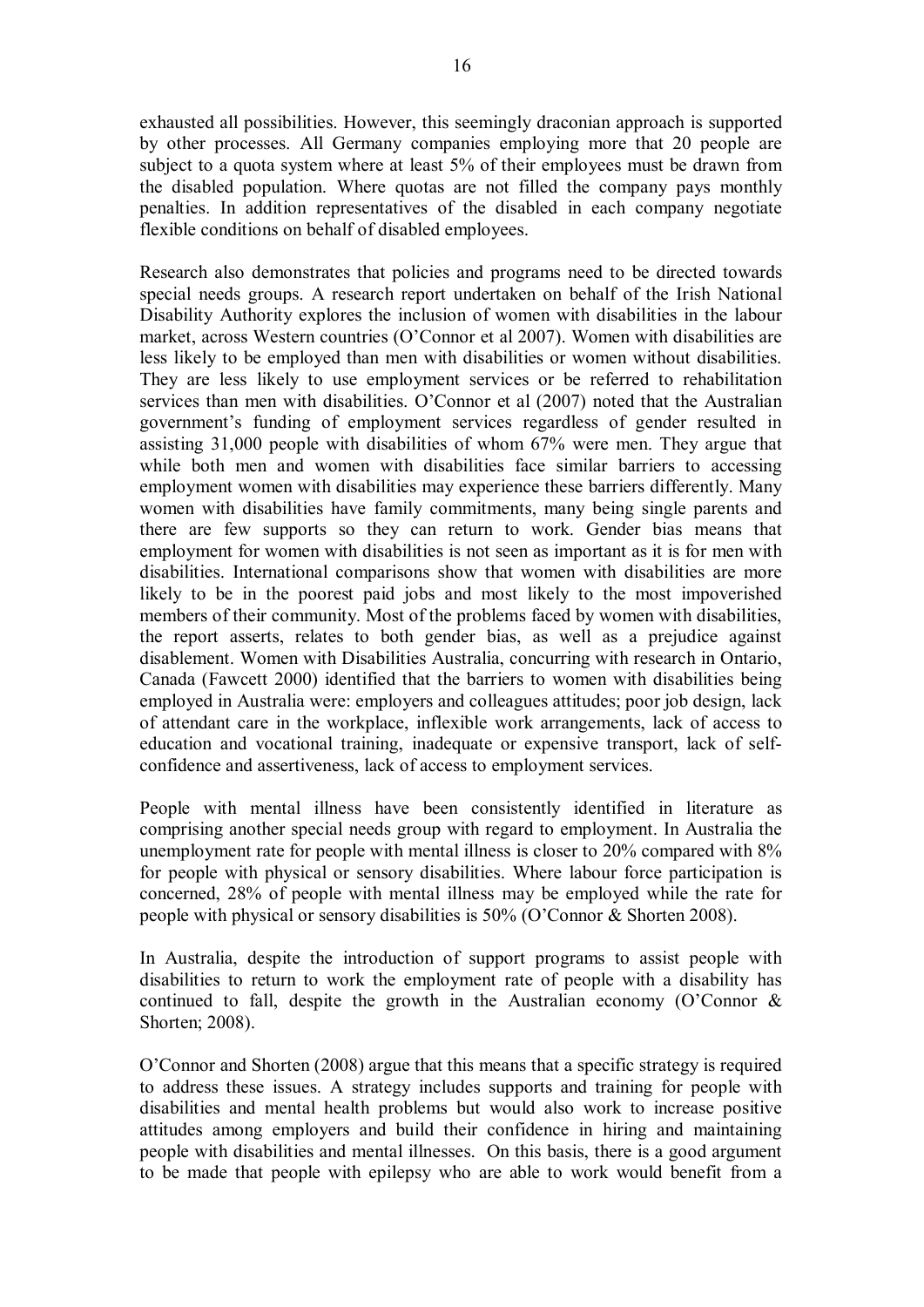specific strategy to improve workplace understanding of epilepsy and to build the confidence of employers in hiring and maintaining people with epilepsy.

#### **5.5 People with epilepsy and employment opportunities:**

Unemployment of people with epilepsy in Australia is likely to be very high. Brown's 2007 analysis of the National Health Survey data found that some 30% of people with epilepsy were employed full time and 17% were employed part-time. The JECA survey had 12% of the people surveyed in employment. Brown's analysis was closer to similar surveys undertaken in Europe (The RESt-1 Group 2001). Sach and Associates (1991) working from a small and unrepresentative sample of people with epilepsy in the 1990s estimated the employment rate of Victorians with epilepsy was three times higher than the then general unemployment rate of 10%. There are little data on the underemployment of people with epilepsy in Australia. The indirect cost of epilepsy related to unemployment and underemployment in the US is estimated to be 86% of the total cost of the disease (Bautista & Wludyka 2007).

#### *Commentary:*

Australians with epilepsy report they want to work. Many of them report experiences of applying for positions and having no success, once they have disclosed their condition. Not holding a drivers' licence is often seen by people with epilepsy as an excuse for not being offered a position (Walker 2007). Most people interviewed in 2007 who had held jobs for any length of time reported that their epilepsy was well under control and they had made a point of not disclosing their condition to anyone at work. Most people with epilepsy felt that others, including employers and work colleagues found epilepsy confronting (Walker 2007).

The report of these views and experiences is not singular. Fisher et al (2000) reported from a US survey that some respondents found employment difficulties were the 'worst thing' about having epilepsy. A total of 17% of the survey population reported that epilepsy affected their employment performance and only 37% of the survey was employed at the time of the survey. Beran and Read (1981) surveyed 51 Australian adults with epilepsy where nearly half the total had experienced job discrimination.

A US survey (Malachy et al 2001) estimated unemployment of people with epilepsy to be between 13% and 25%, and recorded similar responses regarding discrimination. This report distinguished between 'felt' stigma where people with epilepsy considered they had been subjected to stigma in their employment and 'enacted' stigma where people with epilepsy could report an actual case of stigma. Beran and Read (1981) found that of their small sample of 51 Australian, a third of them considered people with epilepsy were less productive than those without epilepsy. This suggests a level of internalised or 'felt' stigma.

Seizure types, their severity and side effects of medications all play a part in employability. However attitudes of employers are also significant in whether a person can retain a position or attain a new position. However some of the research is equivocal with regard to epilepsy and employability. Jacoby's research in this area showed that the majority of people with well-controlled epilepsy were employed and those who were not attributed it to causes other than epilepsy. The survey undertaken by Fisher et al (2000) had a minority number who were employed while Scambler and Hopkins (1980) argued that social class and seizure activity played an important role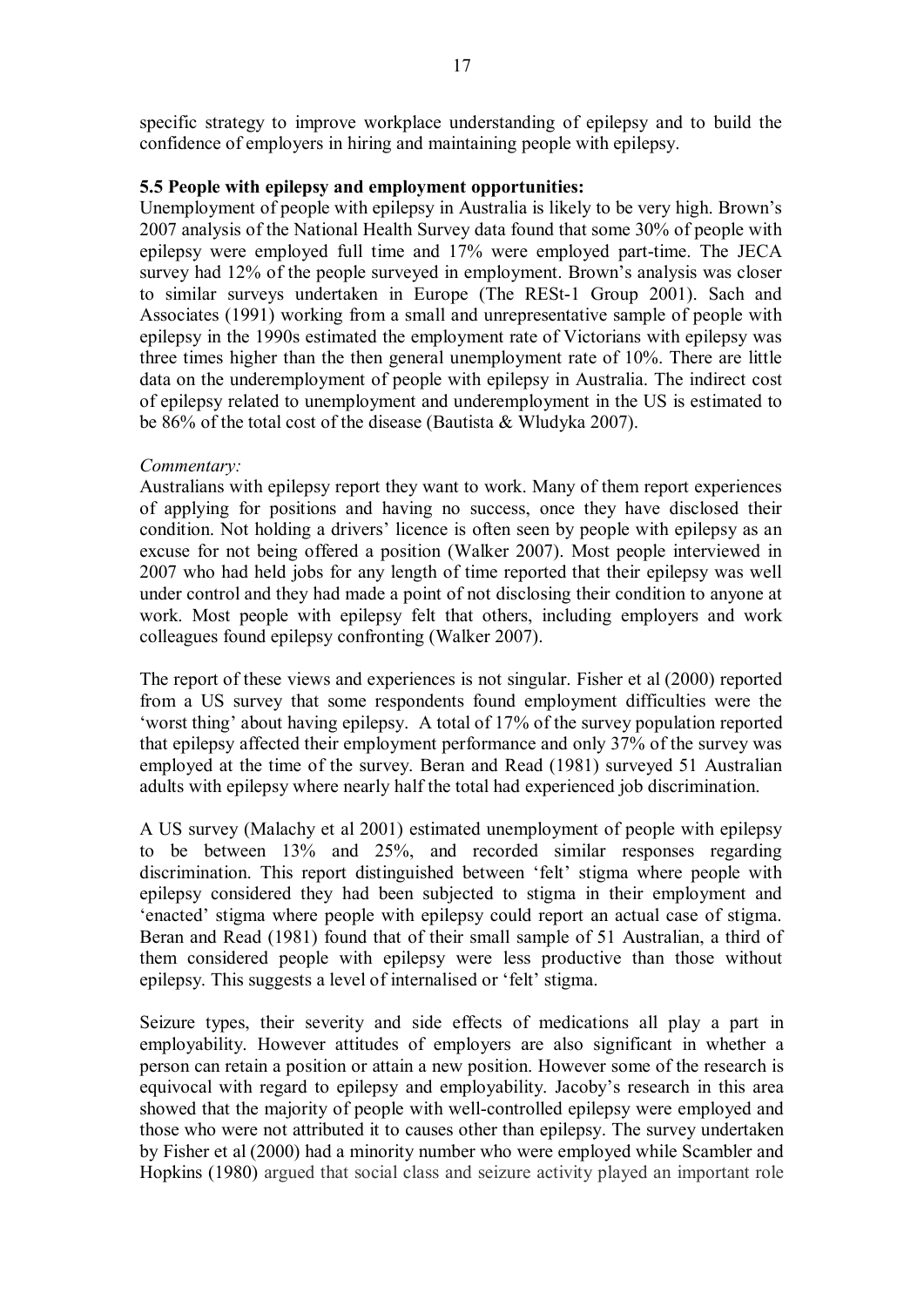in the employment of British people with epilepsy, concluding that the fear of being discriminated against meant they did not disclose their condition or seek advancement.

Research shows that epilepsy is far more poorly received in the workplace than other conditions (Harden at al 2004). Workers who were surveyed showed a greater level of discomfort and anxiety at the thought of having someone with epilepsy as a colleague compared to someone with depression or MS; and a high level of anxiety were they to be faced with the unpredictability of epilepsy. Sach and Associates (1991) identified employer attitudes as an important component in employment for people with epilepsy in Victoria. The survey identified fear of the unknown, lack of understanding about the condition and concern that there would be higher costs related to loss of productivity and Workcare premiums.

An anxiety held by employers and work colleagues relates to safety issues. A recent survey undertaken across eight European countries using a matched control group demonstrated that while the number of accidents was higher among people with epilepsy they were not related to epilepsy and the injuries that resulted were minor (Cornaggia et al 2006). Indian research in 1992 found that 'epileptic employees' working in hazardous industries performed better than those 'epileptic employees' working in less hazardous industries (Dagupta 1992). When 'epileptic employees' were compared with employees with dermatitis it was found the employees with epilepsy took less time off, did more shifts and had less promotion

Sach and Associates in their survey in 1991 found that only 10% of their respondents had had an accident due to epilepsy while at work. The same survey found that the respondents had taken far less sick leave in the previous 12 months than other surveys demonstrated for the general community. However those who had taken sick leave due to their epilepsy had taken a higher average number of days.

# **5.6 Employment programs and epilepsy in Australia: a short and selective history.**

The strong historical association between epilepsy, mental health and disability services in Australia has contributed to the lack of employment opportunities for people with epilepsy in Australia. In the nineteenth century and continuing well into the twentieth century people with epilepsy were held to be intellectually incapable of undertaking full time employment. These lowered expectations of what people wit epilepsy were likely to achieve also led to lowered expectations in educational achievements. People with epilepsy, along with other people with disabilities such vision impairment, or paraplegia were likely to be offered employment in 'sheltered workshops' or very basic labouring.

Attitudinal changes towards epilepsy, assisted by better seizure control with newer medications meant that people with epilepsy, their families and doctors saw more opportunities to complete education and to seek participation in the open employment market. Community attitudes about the suitability of employing people with epilepsy were shown to have changed markedly in Britain between 1940 and 1980 which most likely reflect similar changes in attitudes in Australia (Sach and Associates 1991).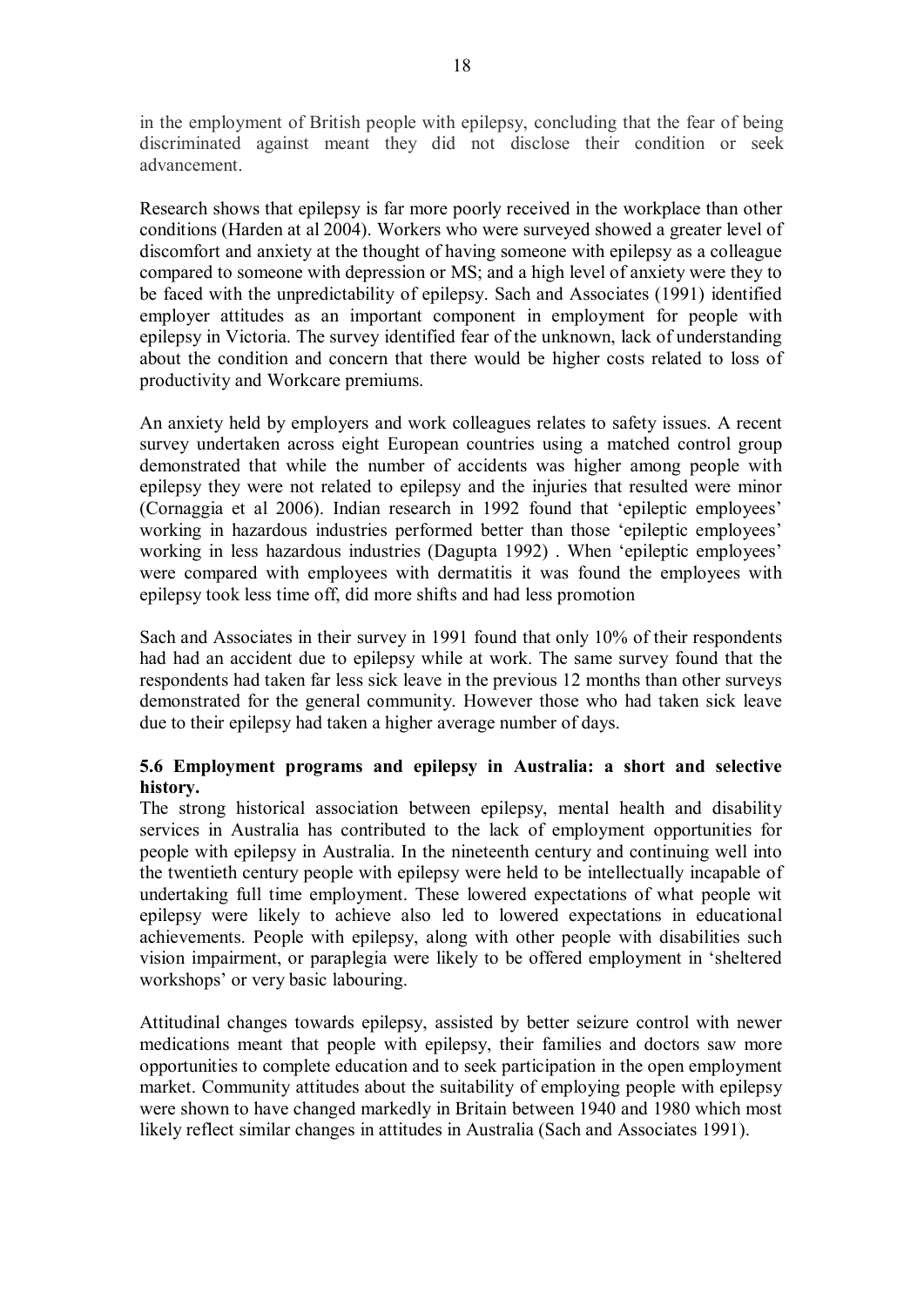In the last quarter of the twentieth century special assistance to people with epilepsy seeking employment largely came from the epilepsy foundations. Following a program model created by the Epilepsy Foundation of America, the Training and Placement Service (TAPS) in 1976, Sach and Associates recommended the Epilepsy Foundation of Victoria develop a similar program. TAPS was reported to have a 55% placement rate. Training Opportunities in Pre-Employment Skills (TOPS) was developed by EFV in 1992. Both programs comprise workbooks providing vocational counselling and employment skills such as applying for jobs and creating a resume. Both workbooks provide skills training to integrate having epilepsy and being employed. Where TAPS was concerned there was also a component to educate employers and to establish relationships with them with a view to placing people with epilepsy in positions. This component was not part of the EFV's TOPS.

The evaluation of TOPS (Sach and Associates 1994) showed that of the 181 applications, 98 people actually attended the course by the end of 1993. A further 36 applicants enrolled in the course in 1994. By the end of March 1994, 31 people with epilepsy had been employed. Of those 31, 14 were in full time employment, 10 in part-time employment and 7 in short term positions. There is no means to measure if this result was a direct outcome of participating in the program or purely coincidental. This evaluation also recommended that more work was required with employers, such as promoting an employment service to employers and providing information to employers about epilepsy in the work place so that employers had a basis on which to make informed decisions about employing people with epilepsy.

In the 1990s the epilepsy foundation in NSW ran a 'STEPS' Program to provide people with epilepsy with employment skills. Currently, there is a training program being conducted from South Australia's Epilepsy Centre in conjunction with Right Time Training Services.

Given the changing market for training people with disabilities, which has been driven by government policies relating to work and disability, the foundations are more likely to refer people with epilepsy to services such as WISE Employment or Disability Employment Action Centre (DEAC). The foundations are more likely to confine themselves to providing information on rights and basic skills.

### **5.7 The legacy of this history of employment programs for people with epilepsy.**

Historically the foundations caring for people with disabilities have provided employment programs and employment opportunities for their clientele. They have done this on the basis that employment opportunities in the open market were not available to their clientele. Some foundations such as those for the deaf or blind established large workplaces and offered long-term employment. In some instances people with disabilities benefited from being able to demonstrate their capabilities and made transitions to the open employment market. Many have been assisted in this through government funded organisations such as Disability Employment Action Centre (DEAC), the Commonwealth Rehabilitation Service and specialist services at Centrelink.

Employment programs for people with epilepsy have been developed and provided by the foundations in recognition that there are no other means for people with epilepsy to prepare themselves to participate in paid employment. This recognition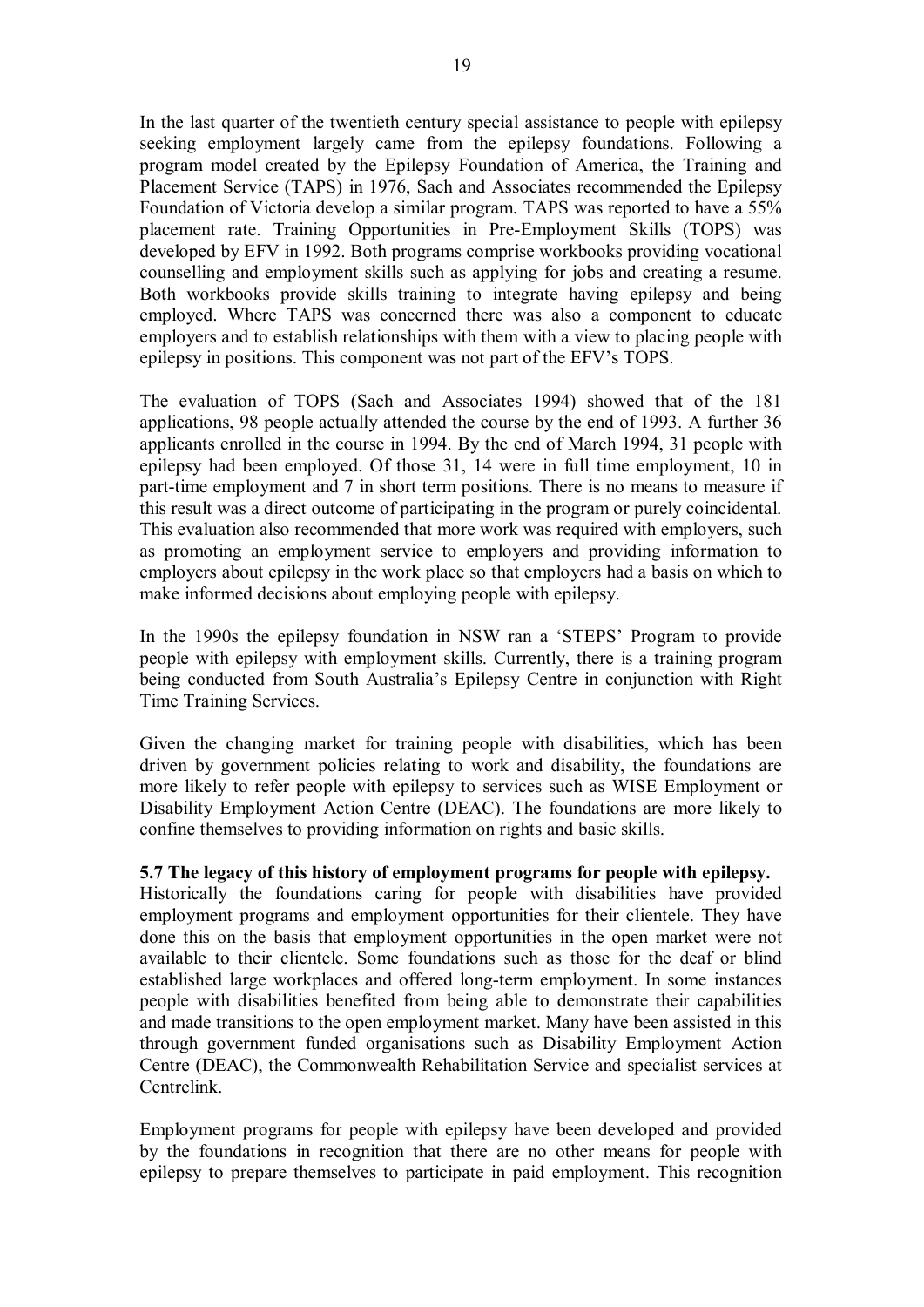includes the knowledge that people with epilepsy remain unwelcome in the workplace by both employers and other employees. Programs have been limited by funding to short-term projects which provided basic skills to individuals.

In adopting this model of disability employment, there was no means to address employer and employee attitudes towards employing people with epilepsy. Since many people with epilepsy have good seizure control with the newer drugs there is less need to learn basic skills or these skills can be learned elsewhere and the greatest need is to address employer and employee attitudes. At the same time, such employment programs lend themselves to retaining these attitudes since they reinforce the view that people with epilepsy are so intellectually incapacitated they require this level of training.

But equally important is that the model of disability employment itself has a major flaw. Nineteenth century foundations undertook training and employment of people with disabilities because they accepted that people with disabilities were not part of any government policy or program. In doing so, they upheld the view that people with disabilities were not suited for mainstream employment but could be gainfully occupied. In adopting this model, the epilepsy foundations have allowed governments to retain a nineteenth century attitude towards people with epilepsy, who in most cases are both intellectually and physically able to work. The legacy of a model of disability employment is that governments do not recognise a responsibility towards the employment needs of people with epilepsy.

### **5.8 Access to education by people with epilepsy.**

Brown's work demonstrated that Australians with epilepsy were far less likely to complete secondary education and progress to tertiary education. Similar results have been recorded in other countries for people with epilepsy. The implications of this level of under-education have been well documented in international studies. In the USA, Fisher et al (2000) found that people with epilepsy are less likely to graduate from high school or college than people without epilepsy. Part of the problem in completing education relates to learning abilities. There are estimates that a quarter of students with epilepsy have learning disabilities (Clarke 2007). One study found that academic problems were higher among students with epilepsy than students with other chronic conditions (Fastenau et al 2008). Learning disabilities including decreased retention and communicativeness as well as depression may be caused by anti-epileptic medications and/or psychiatric disorders or school absenteeism. It should be noted that such learning disabilities can be addressed.

Cognitive problems in children with epilepsy have been found to be common by researchers (Hoie et al, 2008). Varying degrees of educational underachievement are associated with different forms of epilepsy and may include underlying brain damage Hoie et al, 2008). However, the reasons for children with epilepsy not achieving academically are not completely clear (Vanasse et al 2005). The majority of children with epilepsy do not have learning difficulties or intellectual impairment, but still under-achieve academically. Some students report they require different teaching models as they learn differently or at differing rates to other students. Some students report a distinct lack of sympathy regarding the effects of seizures on their ability to complete work while others report they have difficulty getting special consideration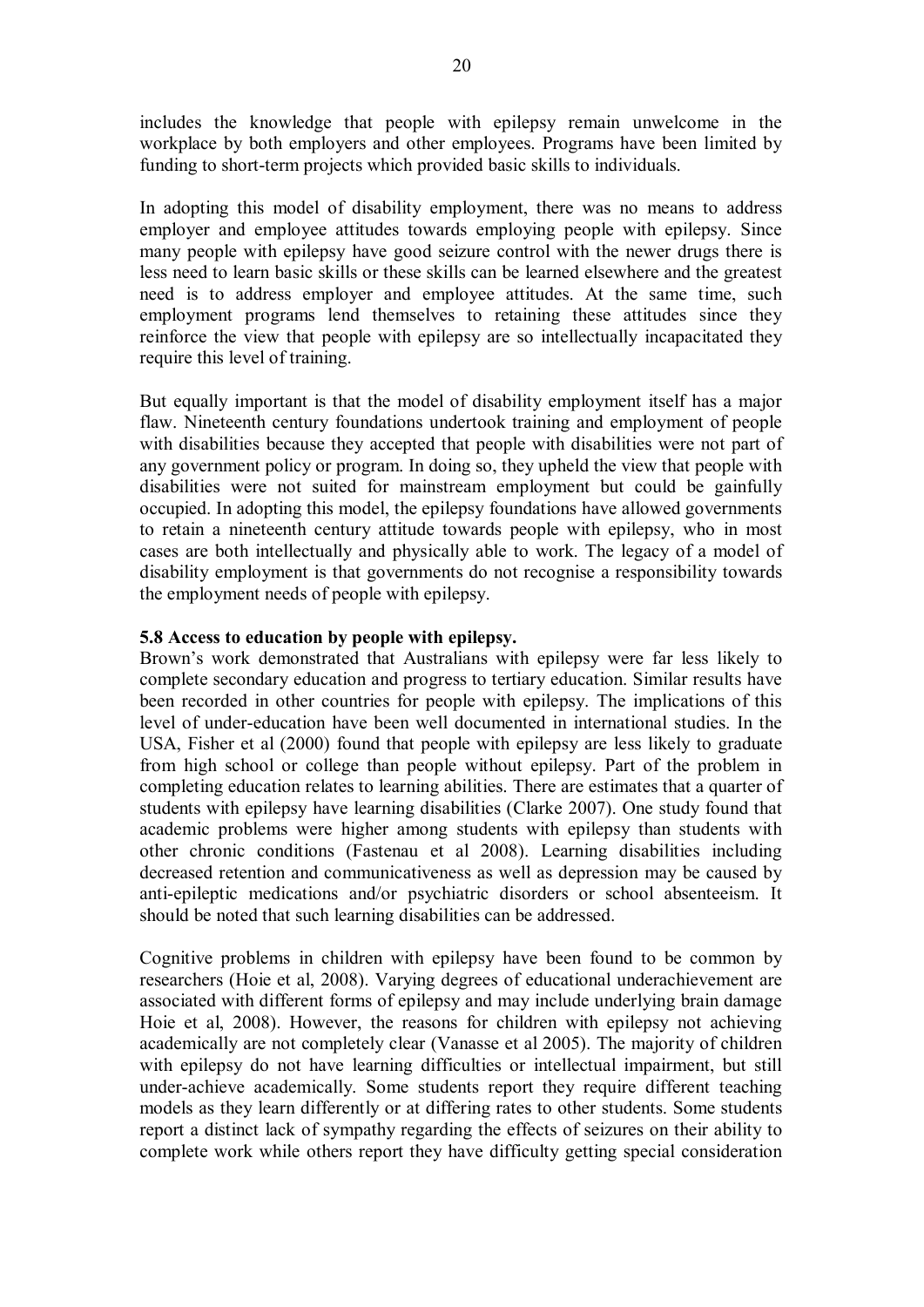for examinations because of their seizures. Having a seizure the night before an exam may mean the loss of the year's work.

Other factors contributing to under-achievement relate to attitudes of teachers, with some students with epilepsy reporting teachers expecting them to underachieve (Walker 2007). In Africa and South East Asia teachers' attitudes relate to beliefs about epilepsy being contagious or related to witchcraft. US research showed that teachers in a US school were generally positive but there were gaps in knowledge around learning and cognitive abilities as well as safety in the classroom (Bishop et al 2006).

The Disability Standards for Education 2005 clarify the Disability Discrimination Act in relation to education at all levels. The Standards cover enrolment, participation, curriculum development, accreditation and delivery, student support services and the elimination of harassment and victimisation.

However the Disability Standards for Education 2005 were developed after a Senate Inquiry in 2002 which documented that the differing definitions of disability used in the Disability Discrimination Act 1992 and by the States for student disability funding purposes created problems (The Senate, Education, Employment and Workplace Relations Committee). The definitions adopted by the various states leads to wide disparity in the numbers of students estimated to have a disability and the conditions that are deemed disabilities (AEU 2003). The major problem arises that states began funding students with disabilities in the nineteen eighties without any standard formulas. The wide definition of disability adopted in the DDA 1992 has meant that greater numbers of students now qualify for State disability funding. The broad definition of disability adopted by the DDA creates resource problems for all educational institutions as well as competition among the various disabilities. The Disability Standards for Education 2005 do not solve these problems.

The Australian Education Union 2003 argued in its submission to the Productivity Commission Inquiry on the Disability Discrimination Act 2003 that the incidence of children with a disability increased significantly over the decade with the incidence in schools ranging from somewhere between 12% and 20%.

Learning disabilities and difficulties which include a wide range of mild intellectual disabilities, dyslexia, acquired brain injury, ADD/ADHD and significant medical conditions, may also be excluded from definitions of disability in the States. There is no suggestion that epilepsy receives any special attention in schools despite the considerable evidence that children with epilepsy require some special attention.

One of the submissions that the Inquiry received was from The Autism Association of NSW argued that there is a:

*'tremendous growth in the realisation of how many children there are with autism. For instance, we estimate that in New South Wales between 5,000 to 15,000 children have an autism spectrum disorder. If that is converted nationally it ranges from approximately 16,000 to 48,000 students across the country. That figure is based on a range of epidemiological studies that have been done over the last few years around the world.'*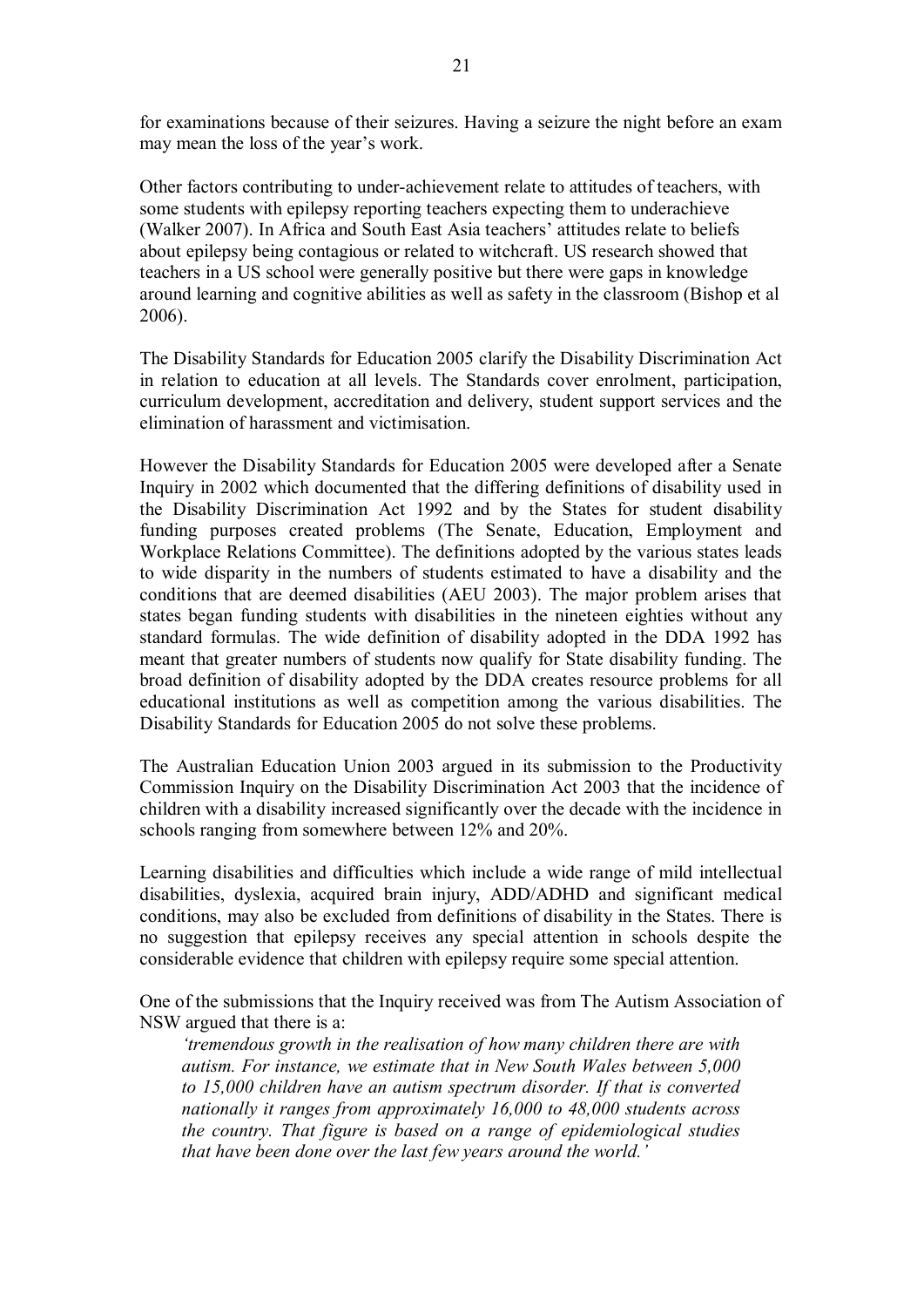In July 2008 the Department of Education, Employment and Workplace Relations (DEEWR) announced the following initiatives to support children with autism in education:

- $\triangleright$  professional development for up to 1,800 teachers and other school staff to support school students with autism to achieve better educational outcomes
- $\triangleright$  workshops and information sessions, including access to online workshops and information for up to 5,800 parents and carers of school students with autism.

Similar initiatives are required for children with epilepsy, given the established evidence that learning disabilities play a role in their educational underachievement. Most children with epilepsy will not require special education, however, they will benefit from attention to their deficits in order to correct those deficits.

Epilepsy Action UK (2007) recommended with regard to educational testing and assessment some students with epilepsy will be more reliably assessed by their own teachers than using formal assessment; that the statutory process of academic assessment, (for example, the UK GCSE or in Victoria the VCE) takes into account the needs of students with epilepsy; schools themselves need to take responsibility that students with epilepsy are not discriminated against. Coursework might also be a fairer form of assessment for students with epilepsy than formal examinations, since it provides them with the ability to work at their own pace. However, Epilepsy Action (UK) considered that some forms of coursework may impose stresses similar to undertaking formal exams. Where there are no alternatives to formal examinations students with epilepsy should be informed of their rights with regard to their disability (House of Commons 2007). Epilepsy Action (UK) in its All Parliamentary Report noted the lack of staff training on epilepsy which would assist staff to deal with students' problems in learning. Epilepsy Action called on the UK Dept for Education to ensure that all teachers received appropriate training on working with children with special needs who were now an accepted part of the school population of government schools. It recommended each student with epilepsy have an individual education plan, all schools receive training regarding the impact of epilepsy on learning, and epilepsy be regarded as a learning disorder rather than purely as a medical disorder.

In Australian state education systems, epilepsy receives little attention in terms of a learning disorder or little attention regarding the poor academic achievements of students with epilepsy even though they may have no intellectual impairment. This may in part be due to the perception that it is primarily a medical condition. But this cannot be the whole answer since the historical antecedents still burden epilepsy with views that it is a psychiatric disorder or intellectual disability.

State education departments offer basic information about epilepsy first aid and in some cases have epilepsy management plans such as Western Australia's Department of Employment Education and Training providing a download of Epilepsy Action (NSW) Epilepsy Management Plan. Better Health Channel (Victoria) suggests that institutions such as schools should have policies around epilepsy management and first aid.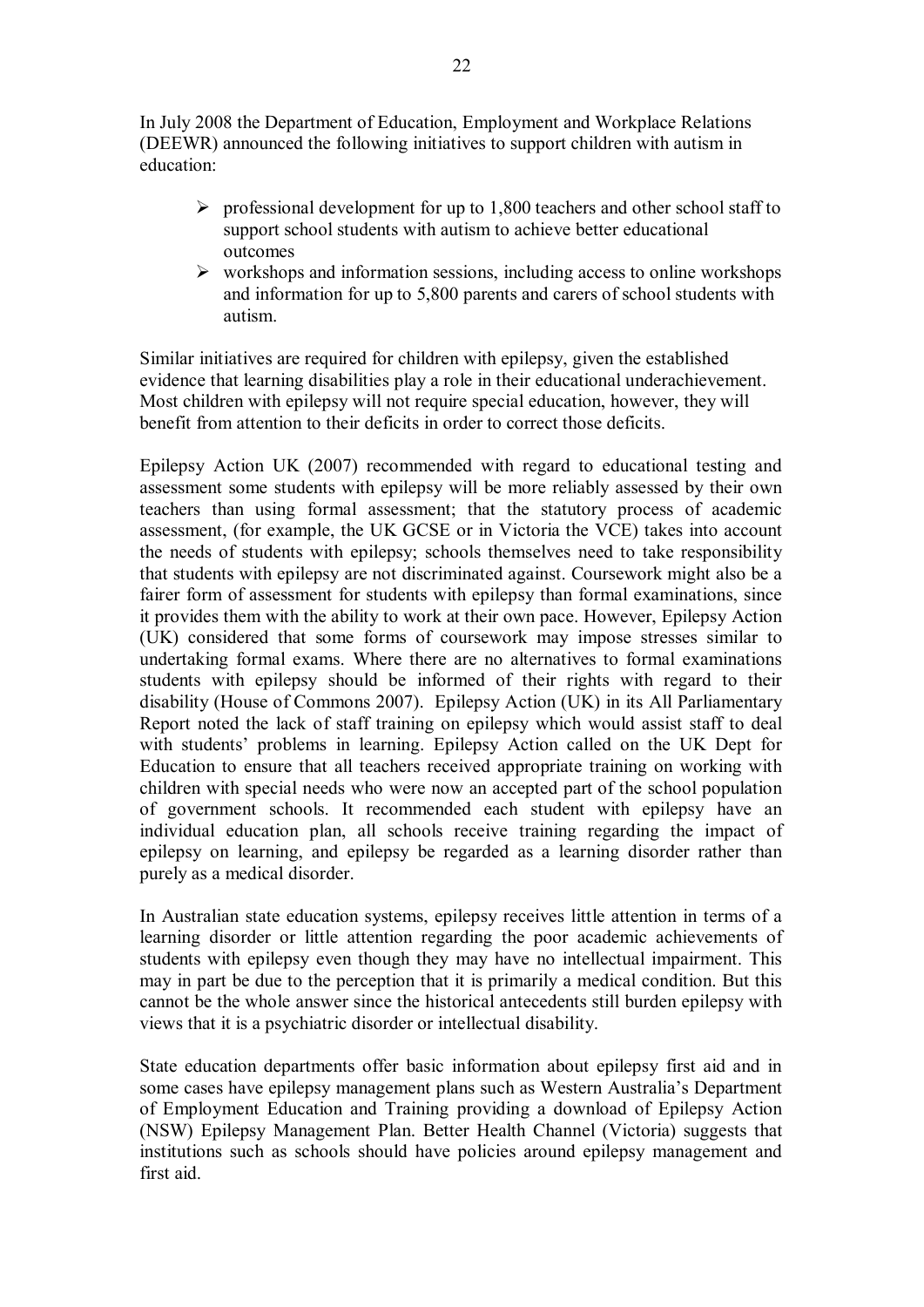The consequence is that students with epilepsy access an education within a resource starved system, where they compete for resources with other children with illnesses and disabilities. Generalist tools to assist schools to deliver services to students with disabilities provide no guide to better understand the needs of students with epilepsy who may learn differently or at different rates; who struggle with medications and their side-effects. Students with epilepsy may face harassment and victimisation in the schoolyard and while these behaviours are dealt with under the Disability Standards of Education there are no guidelines for identifying the extent of the problems and dealing with them in the schoolyard.

### **5.9 Health policies and epilepsy**

The medical treatment and care of epilepsy is recognised in Australian health policy in the Medical Benefits Scheme (MBS) and the Pharmaceutical Benefits Scheme (PBS). The care of people with epilepsy in hospitals is part of the Australian Health Care Agreements. Medical care of epilepsy takes place in hospital-based clinics and in General Practice. Private medical specialist practice is also an important part of epilepsy care. Nurses specialising in epilepsy care are now part of the scene.

Beyond government funding for excellent medical care and treatment, epilepsy receives no more attention in health policies. For example there does not appear to be any workforce planning for the future requirements of the care of epilepsy. While Australia's Health 2006 contains one reference to epilepsy in its more than 500 pages, Australia's Health 2000 pointed out that epilepsy contributed to the burden of disease with its cost to the health system of \$157 million in 1993-4. No steps have been taken by government to lower the burden of epilepsy to the community and to the Australian health system.

This lack of attention contrasts with the attention the subject has received in the United Kingdom, where in 2001 the UK Chief Medical Officer called for improved standards of epilepsy care and treatment pointing out that:

'*services for people with epilepsy fall short of what might be expected in modern chronic disease management. In particular:*

- · *up to 20% of patients may be misdiagnosed and receive inappropriate and unnecessary treatment.*
- · *approximately 30% of patients with active epilepsy are not receiving treatment from a specialist.*
- · *one in 12 of people with epilepsy in the United Kingdom are not referred to a specialist at all.*
- · *on average it takes six months to a year from the onset of a first seizure to definitive diagnosis and treatment.*
- · *epilepsy in pregnancy is managed to a variable standard.*
- · *standards of care generally are fragmented and patchy*.' (Annual Report of Chief Medical Officer United Kingdom 2001).

In the 2007 report, 'Wasted Money, Wasted Lives' the All Party Parliamentary Group on Epilepsy called on the government to review its 2003 Action Plan. This Action Plan had called for more government spending to improve access to neurology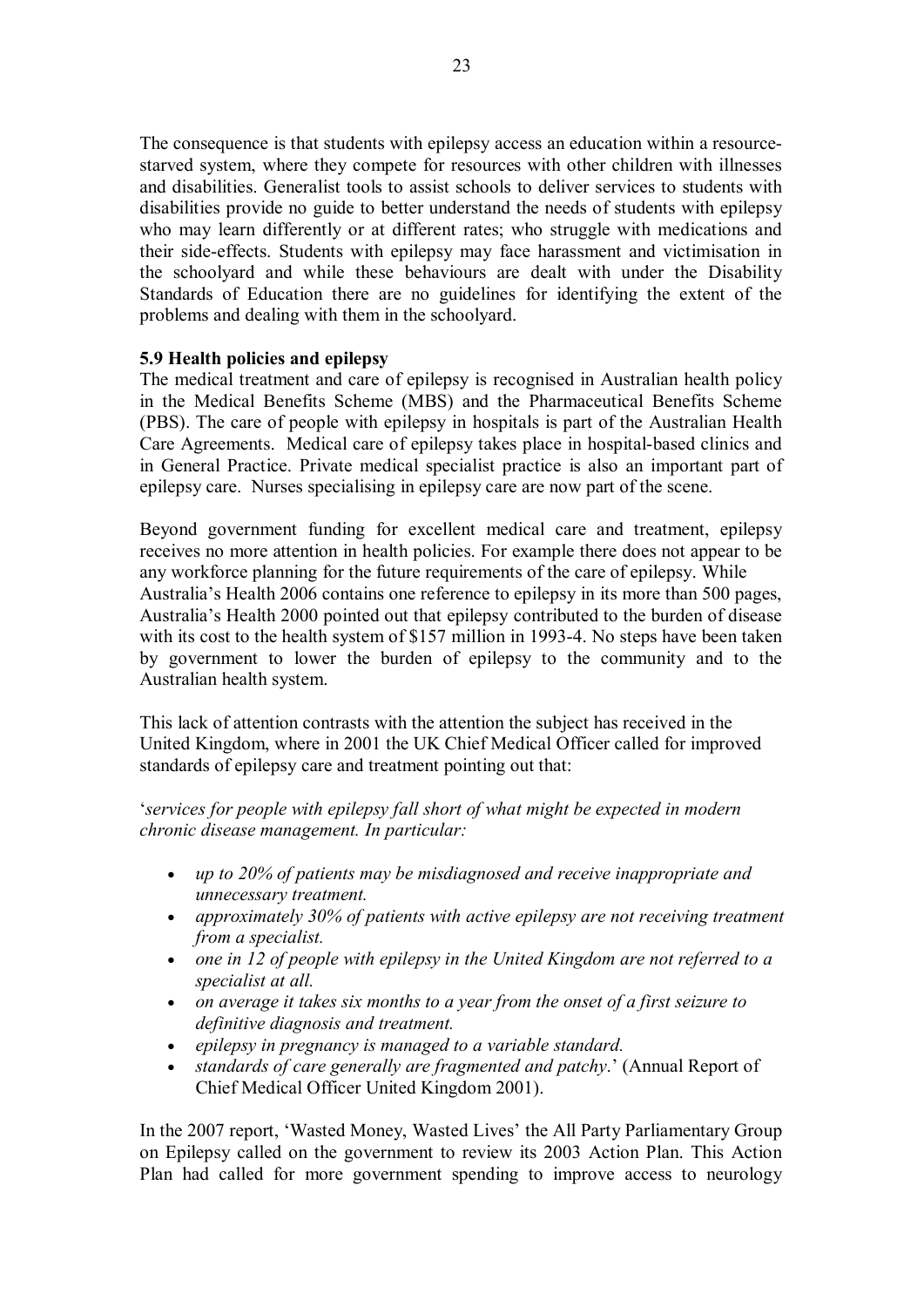services; improved pathology and post-mortem services to address shortfalls in current practices; improve support and information to bereaved families; introduce medicines management programs; offer education to general practitioners who had an interest in epilepsy and to improve the care of pregnant women with epilepsy.

The report also calls for the National Institute for Clinical Excellence (NICE) guidelines of 2004 to be fully implemented. These guidelines establish standards of medical care for people with epilepsy. Similarly, a National Service Improvement Framework (NSIF) was established in 2005 with the aim of improving the standards of the treatment and care of people with long term neurological conditions, with the report calling for it to receive funding for its implementation. The report also calls for increased access to surgery, improved general practice services for people with epilepsy, greater access to MRI and EEG facilities. Given the extensive time lapse of some eight years between training neurologists and other specialists in epilepsy the report also called for a program to increase their numbers.

Epilepsy specialist nurses receive attention in this report. Their roles in supporting patients to manage their epilepsy properly are acknowledged. With approximately 152 specialist nurses in England there are recommendations that this should be increased to 920. To achieve this, the report recommended the UK Dept of Health develop a plan to increase the number of specialist nurses.

Overall, the All Party Parliamentary Group called for increased funding for epilepsy services in its report. The report demonstrates that while there are deficits in UK policies and services, there is also a history of efforts to address these deficits, especially with regard to the safety and quality of health services for people with epilepsy in the UK.

In 2001 the United States National Association of Epilepsy Centers published updated guidelines for essential services, personnel and equipment for specialist epilepsy centres in the USA (National Association of Epilepsy Centers 2001). Its report sets out the requirements for epilepsy care arguing that most people with epilepsy require care at a primary or secondary care level. It also sets out the standards and types of equipment required at each level of care.

Gruman et al (1998) argue for improved health care in the USA. They argue that poor quality health care produces needless suffering from uncontrolled seizures affecting people's abilities to participate in education and employment. Health care costs could be better used if they were not diverted to managing adverse events that arise in poorly managed care. Gruman et al (1998) argue that improving the health care of epilepsy has not received a lot of attention in the US because most seizures are well controlled and most of the costs of management are borne by private individuals. They argue that low incidence conditions such as epilepsy fit well into a model of managed care which is now widely used in other chronic conditions. Managed care includes screening, assessment, care planning with the person, follow up and information.

On the basis of international experience, there are three important issues that require health policy attention in Australia regarding the broad spectrum of health services for people with epilepsy. The first relates to the recognition of epilepsy as a long-term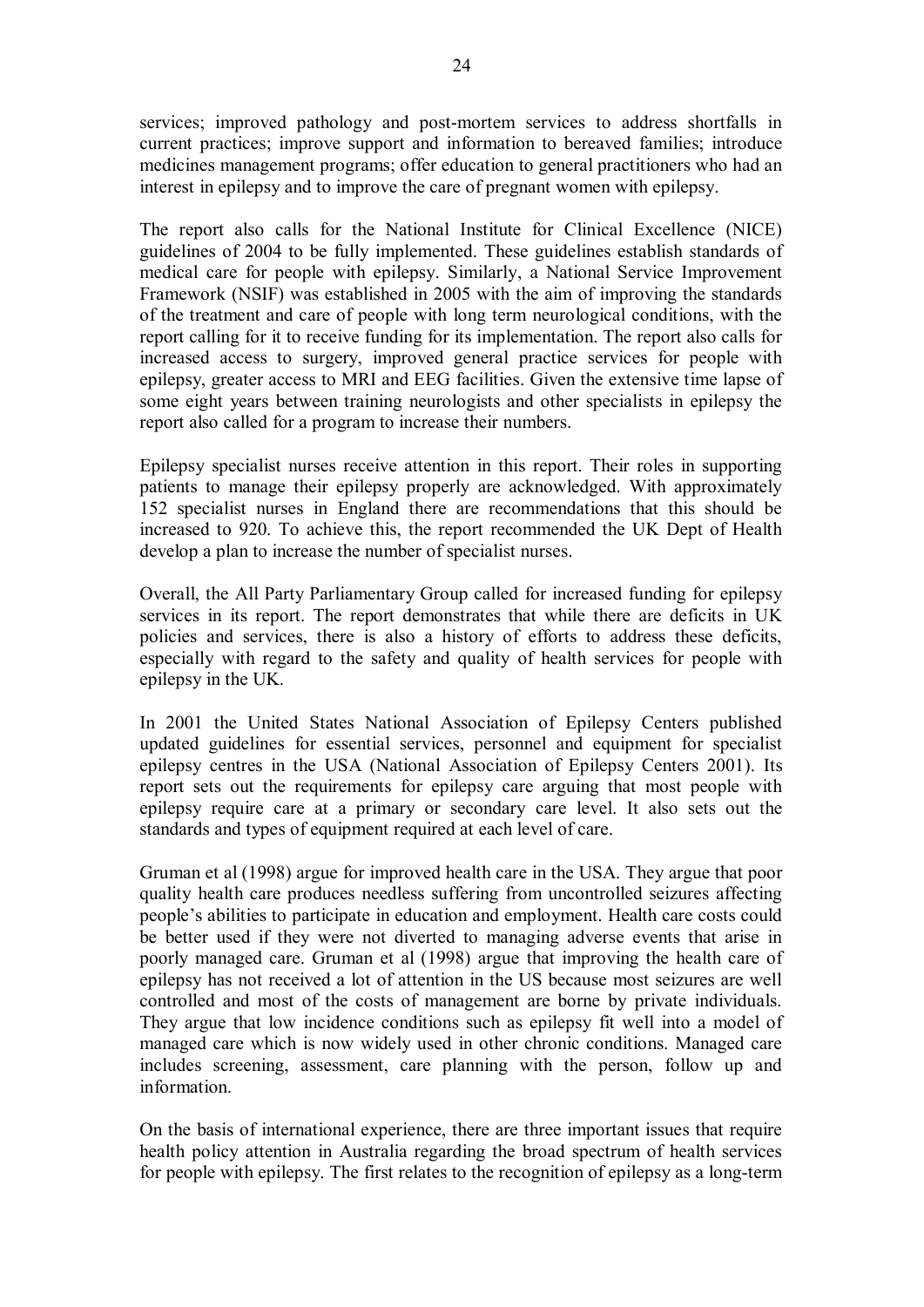or chronic condition. The next relates to safety and quality in epilepsy treatment and care. The third issue relates to the equality of access to health care for people with epilepsy. (Given that there has been such a lot of development in improved services for people with cancers diabetes etc. in our system of social insurance there is an ethical question arising that people with epilepsy deserve similar access.)

## **5.10 Epilepsy as a chronic condition in an ageing society**

In 1999 the Australian Government established the National Chronic Disease Strategy. Chronic diseases such as arthritis, asthma, heart disease, stroke, diabetes and depression were estimated to cost the Government \$35 billion on 2000-2001, with some 3 million Australians estimated to have a chronic condition. The Federal Government committed some \$210 million to Enhanced Primary Care Packages in General Practice and began to develop chronic disease self-management programs. \$14.4m over four years was set aside for the development of a nationally coordinated chronic disease self-management program for those Australians with chronic and complex health concerns.

This strategy was largely aimed at the ageing population in Australia. It undertook to improve primary care for older people with chronic illnesses which were largely in the 'lifestyle' category of asthma, heart disease, diabetes, stroke, depression and musculoskeletal diseases. The Victorian Burden of Disease study has shown that these diseases account for almost three quarters of the years of life lost (YLL) and of years lost to disability (YLD)

http://www.health.vic.gov.au/healthstatus/bodvic/bod\_current.htm.

Self-management programs of which the Stanford University Chronic Disease Self-Management Program was then the favoured model, were said to be based on a partnership between the person with the disease, their families and health professionals, in which they are encouraged to play an active role in:

- monitoring and managing symptoms and signs of illness,
- · managing the impacts of illness on their lifestyle, emotions and interpersonal relationships,
- · and adhering to treatment regimens.

Since 2000 the program has grown and has become an established feature of the healthcare system with each State establishing its own chronic disease management program. In 2005 the Federal Government developed its chronic disease strategy, still aimed at older people with 'lifestyle' diseases and now focusing on early intervention through primary care. Systems of care were reviewed in a number of conditions by developing national service improvement frameworks. Wagner's model of care which emphasises individualised health plans and partnership where health professionals and consumer work together to meet agreed goals has been hugely influential (refs). Self management remains an essential feature of chronic disease management but has been extended to include a range of strategies rather than limiting it to the Stanford program.

The Government promotion of chronic disease management programs in Australia has improved health service delivery for specific conditions. It has led to the up-skilling of primary care health professionals such as General Practitioners in the treatment and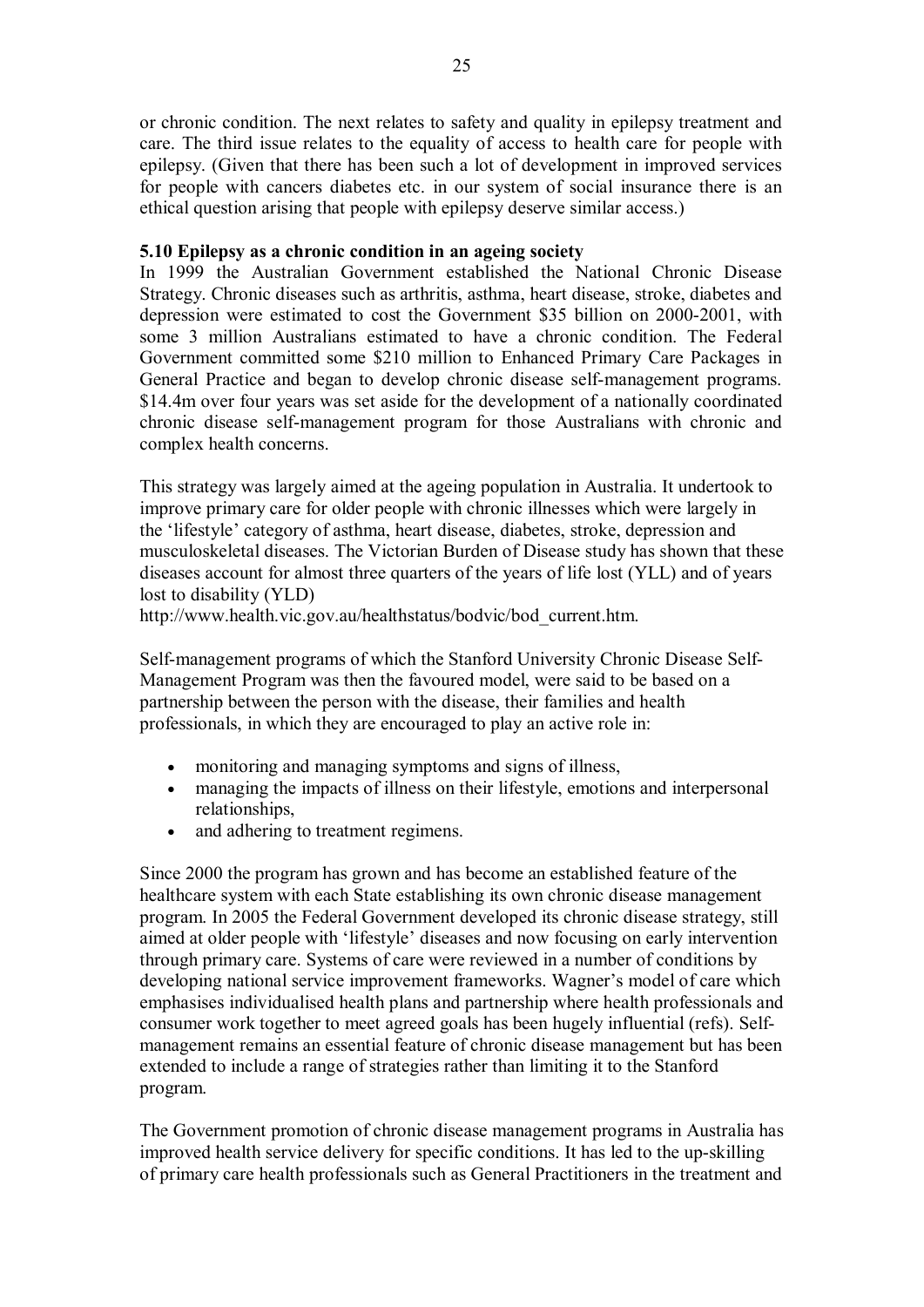care of people with chronic conditions such as type 2 diabetes, chronic heart failure, COPD, depression, stroke and depression. It has opened up new areas of health service research where research centres such as the Centres for Clinical Research Excellence (CCRE), the earlier General Practice Evaluation Program (GPEP) and new research programs in Departments of General Practice across all universities with medical schools. In turn this has led to research being undertaken in nursing schools and allied health and new partnerships have been formed with consumer focused bodies such as Consumers' Health Forum, Health Issues Centre and Chronic Illness Alliance.

The establishment of the Consumer Focus Collaboration in the 1990s led to the voices of health consumers being included in the design and establishment of new services for people with cancers, musculoskeletal diseases, asthma and diabetes.

Much of this research has led to a greater understanding of what people need to manage a chronic condition in the long term. In recognition of the needs for a range of supports beyond the clinical, the Federal government has actively supported the creation of new Medical Benefits Scheme (MBS) items to provide support services beyond the clinical for people whose chronic illnesses fit these 'lifestyle' definitions.

While epilepsy fits all definitions of a chronic illness it has remained largely unrecognised in health service policy, with the exception of the resent establishment of the CCRE in Neurosciences at the Austin Hospital, Victoria. Even were one to adopt the limited definition that chronic disease are largely related to lifestyle and ageing a proportion of epilepsy incidence falls into this category.

The ageing population in Australia means that epilepsy requires more attention. Epilepsy has been found to be common in older people. A United Kingdom study found that the incidence rose steadily in people aged over 69 (Stephen & Brodie 2000) and that its causes were likely to be related to stroke, dementias and alcohol consumption as well as head injuries.

Seizures in older people may be partial and may go unrecognised, since the temporary loss of concentration or a state of confusion may be attributed to 'old age' or Alzheimer's. Medications, the most common form of treatment in older people may be difficult to manage because of potential interactions with other drugs the older person is taking.

It is impossible however to estimate the disease burden of epilepsy amongst older people in Australia. The Victorian Burden of Disease Study 2001, shows that neurological disorders increase with age so that some 19% of DALYs relate to neurological disorders after the age of 65, but this category does not seem to include epilepsy, the report at one stage including epilepsy in 'intellectual' or genetic disorders. It also appears that any data that might have been collected for this report was from population health surveys which rely on self-reporting, notoriously unreliable with regard to epilepsy. The lack of data is not confined to Victoria or Australia. Chisholm (2005) estimates that the global burden of epilepsy has a distribution of approximately 25% in people aged 65 and older in developed countries including Australia.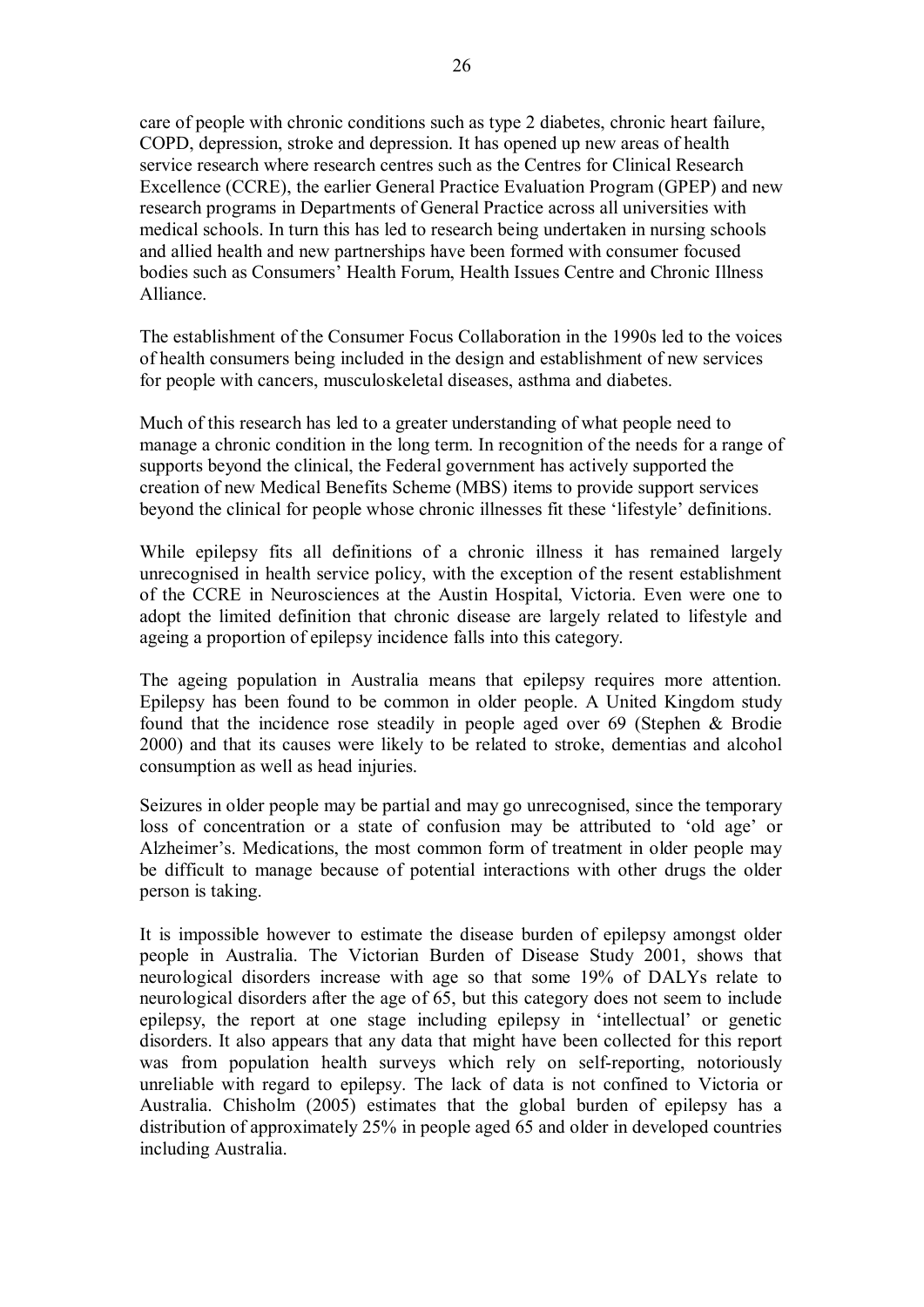### **5.11 Safety and quality considerations in epilepsy**

The Chronic Disease Management strategies adopted by governments across the country have provided health professionals through continuing education with a better understanding of the chronic conditions in their communities. This is a safety and quality issue in its own right. But the scant attention paid to epilepsy in health services policies including chronic disease management means that data regarding the relative safety and quality of Australian epilepsy services are not readily available.

Lack of education on epilepsy of health professionals at the primary health care level may mean there is poor understanding of drug interactions or of their optimum use in cases of co-morbidity, which is most likely in older people. Moreover, lack of systematic consultation with users of epilepsy services means that their experiences of services, either good or bad, are not available for service improvement purposes.

None of this implies that individually medical services have not themselves undertaken measures to improve the safety and quality of their service. Rather it implies that people with epilepsy, their families and carer have no means of judging which services are safer or of higher quality and that systematic and consistent improvement is unlikely to take place.

Systematic and consistent improvement across all sectors of the health system contributes to a safer, high quality service. This includes coordination of all the services people with epilepsy, their families and carers require to achieve an optimal quality of life. Coordinated services means the person receives investigative, clinical, pharmacologic services and referrals to counselling and information services. The person is able to move between primary and tertiary care as they need through a consistent referral system without knowledge of their diagnosis and care being compromised. The person with epilepsy, their family or carer needs to be able to access a range of generalist, allied and specialist services including neurosurgeons, general practitioners, specialist epilepsy nurses, psychologists, neuropsychologists, counsellors and occupational therapists. The person with epilepsy, their family or carers requires access to services that assist them with finding or maintaining employment or completing an education. Older people who do not need some of these services still require support, information and advice. They may require Extended Aged Care in Health (EACHD) packages such as those provided to people with Alzheimer's disease. All people with epilepsy should know they can be followed up and assisted with these matters by trained service providers at the State Epilepsy Foundations which are part of the integrated package of care for epilepsy. These matters are not left to chance.

A well-coordinated service that provides the full spectrum of services must be subject to workforce planning with a view to creating a decade long plan for services. This is especially the case where the ageing population may mean higher incidence of epilepsy amongst older people. Planning is required for the number of neurologists, neurosurgeons, technologists, specialist epilepsy nurses, support staff and allied health professionals. Such planning needs to take into account the needs of rural and regional people with epilepsy, the future housing options of older people with epilepsy. It also requires research on the location of investigative equipment, the amount of equipment required and the location of neurosurgery. Health informatics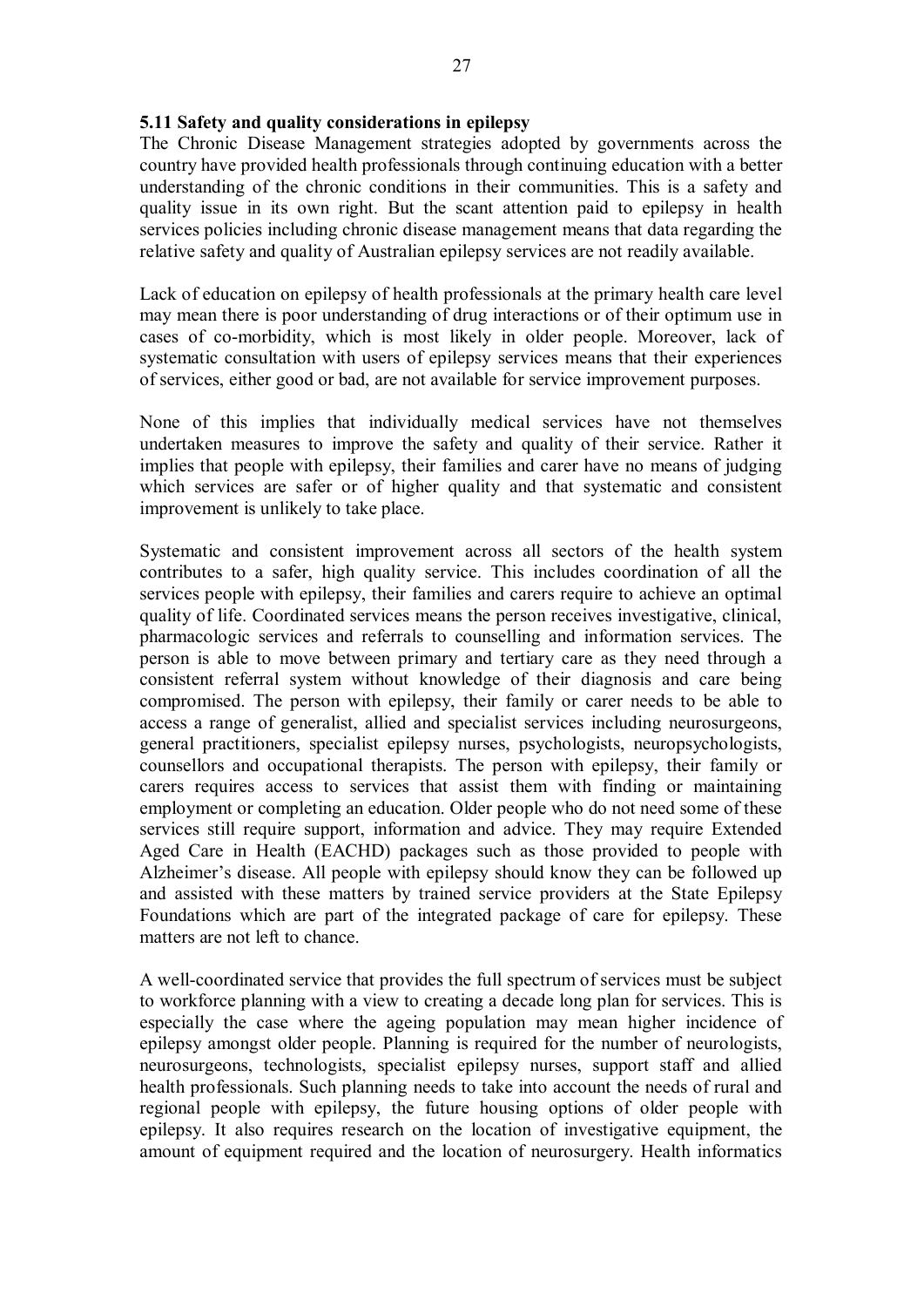including data collection and data sharing as well as coordinating services must be integrated in such a plan.

## **5.12 Equality of access to health services for people with epilepsy**

Health services for people with chronic conditions that are part of the National Chronic Disease Strategy or a National Health Priority have undergone many changes, including additional funding, service redesign and coordination. This has included giving attention to issues of access and equality so that people from CALD communities, people of lower socio-economic status, rural people and indigenous people have access to services. Services for people with epilepsy have received no such attention and there are little data to understand the access and equality issues for people with epilepsy with regard to their services.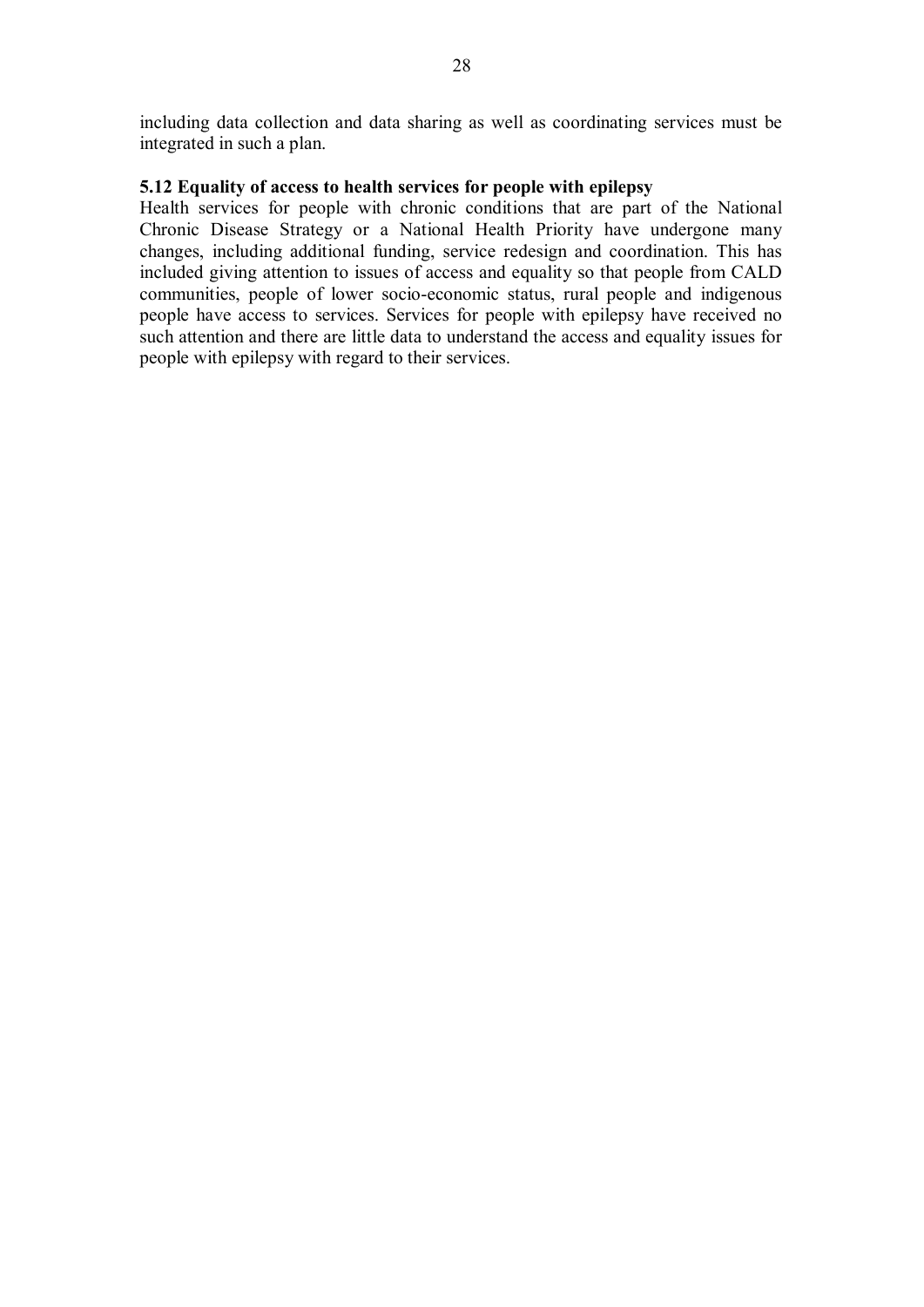### **6. DISCUSSION:**

#### **6.1 Policy gaps or policy chasms?**

This report has argued that Australians with epilepsy have areas of serious neglect that if addressed would result in a range of benefits to people with epilepsy, their families and carers. Principally, neglect occurs in areas relating to:

- $\triangleright$  discrimination of people with epilepsy throughout the community;
- $\triangleright$  reduced access to education and employment opportunities;
- $\triangleright$  health policies.

We have undertaken a broad overview of policy areas where one could expect to see strategic directions for the benefit of people with epilepsy. From this broad overview, a picture emerges where concern for epilepsy is absent and where the needs of people with epilepsy receive no attention.

Gaps in services and policies to benefit people with epilepsy were recognised more than twenty years ago. In 1985 there were suggestions made by the then Human Rights Commission to address the exclusion of people with epilepsy. In 2007 the Human Rights Commissioner reported cases demonstrating that people with epilepsy still experienced discrimination in their daily activities. The problem is that there are no measures to address these gaps.

Policies such as the Disability Discrimination Act have been designed to diminish discrimination throughout the whole Australian population by penetrating social institutions such as educational facilities and workplaces. Consequently they should benefit people with epilepsy. However, this 'broad brush' approach means that the deeply embedded fear of epilepsy and consequent discrimination of people with epilepsy is barely modified or easily overlooked. The DDA has a number of weaknesses. The first is that as a complaints-based approach it is not able to address systemic discrimination. Complaints in themselves do not generate systemic data. Secondly, where people with epilepsy are concerned they are far less likely to make a complaint. Similar Acts in other countries contain weaknesses and anomalies and do not address the discrimination faced by people with epilepsy in those countries.

Australians with epilepsy are likely to be unemployed. This may have little to do with their condition or their capacity to work. It is more likely to be related to attitudes towards them by employers and work colleagues. Data for this have been available since the 1990s. However, research demonstrates that it is not simply a case of providing skills training to people with epilepsy. Programs are required to address the attitudes of employers and work colleagues and to address the fears they have regarding workplace safety and absenteeism which are largely unfounded. Genderbased issues such as women with epilepsy who also have families to care for need more attention, when it comes to work retention issues. Government programs are not designed to address this level of social complexity in employment and workplaces. Research demonstrates that far more needs to be done at government level to support people obtaining and retaining employment.

Historically, people with epilepsy were seen as either unemployable or suitable for 'sheltered workshops'. It is likely that this attitude still impacts on wider community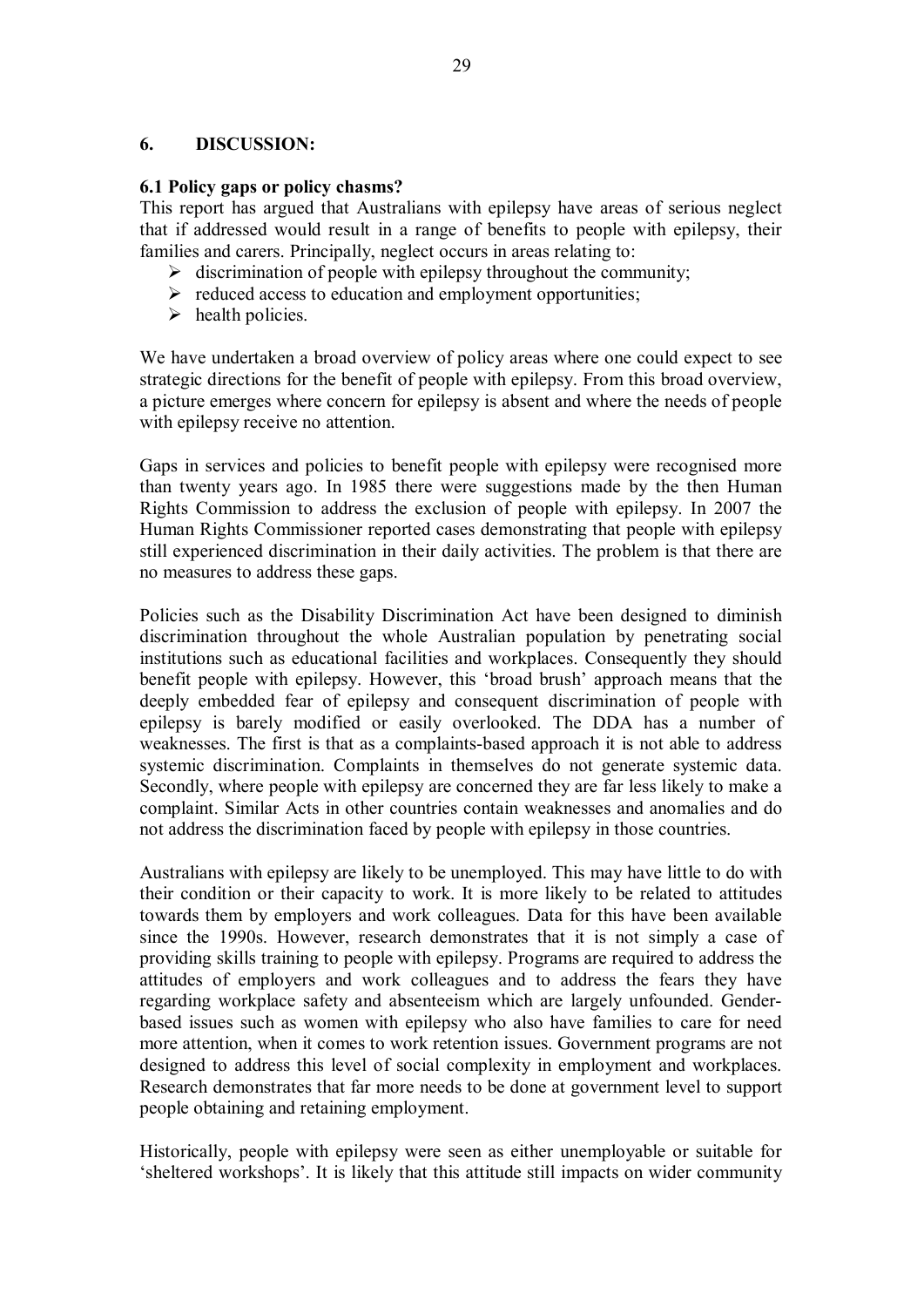attitudes, although it no longer has any grounding in reality. In the 1990s epilepsy foundations have attempted to improve opportunities for people with epilepsy to undertake paid employment. The most recent programs have failed possibly because they were not designed to meet the needs of the individuals who were looking for work and because they did not address the above systems issues that are not in the individual's control.

If we accept the premise that education is the key to a better life generally and employment specifically, some of the complexity surrounding epilepsy and schooling requires further research. It is not clear whether epilepsy or epilepsy medication impacts on learning skills but this is likely to vary from individual to individual. School, teachers and parental expectations are also impact factors that require more research. What is clear is that students with epilepsy and their schools require greater support to complete their education, successfully. Considerable assistance has been given by governments recently to assist schools work better with students with autism. Possibly students with epilepsy require far less assistance and different models of learning and have very good outcomes. There is little to suggest that state based education departments have a full understanding of epilepsy or are likely to provide support for children with epilepsy at present. Largely any work undertaken by schools and education departments relates to risk management and no work has been undertaken to improve academic outcomes of students with epilepsy.

There are clinical centres specific to the health care of people with epilepsy in Australia. Medical research in epilepsy is also undertaken. Many people with epilepsy benefit from new anti-epileptic drugs and developments in surgery. When the health care of people with epilepsy is compared to people with other conditions however, there have been few innovations. For example, people with other chronic illnesses have benefited from continuing education across health care services. They have also benefited from health service research initiatives and such initiatives as chronic disease self-management programs. The Chronic Disease Strategy of the Federal Government has led to more allied health services being covered by the Medical Benefits Scheme. The lack of health policies associated with epilepsy care means that health care has not developed greatly beyond the clinical. The foundations then attempt to fill the gaps for people with epilepsy in this regard, providing allied health services, emotional support and equipment such as alarms. There is very little understanding of the burden of epilepsy in the community and on the individual because there are few statistics produced about it. The health care requirements of indigenous people with epilepsy remain largely a mystery.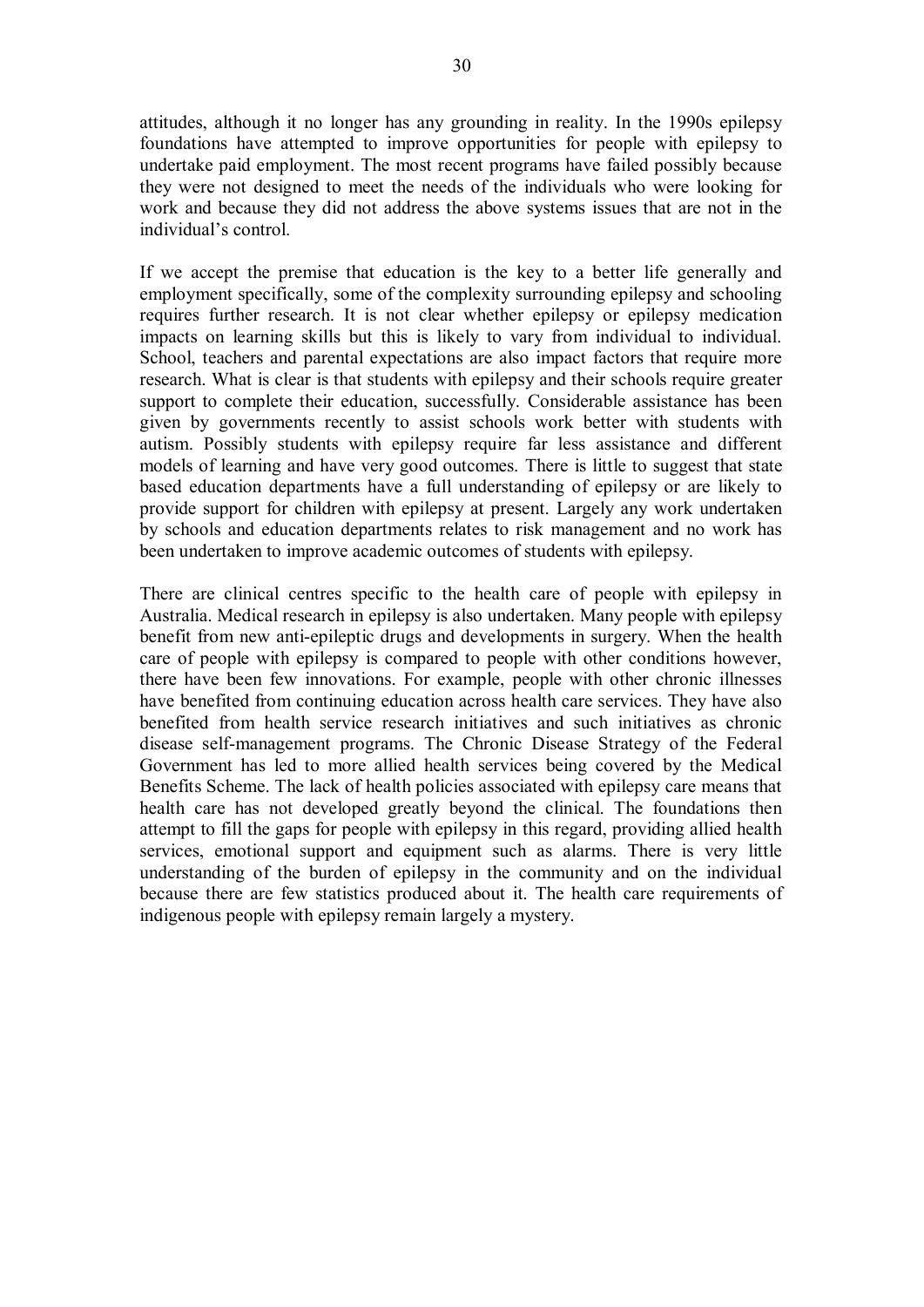#### **7. CONCLUSION AND RECOMMENDATIONS**

#### **7.1 Disability or chronic illness?**

This overview of policies in relation to epilepsy has also highlighted that an outstanding complication is the multiple descriptors of epilepsy in documents. Historically it has been seen as an intellectual disability or even a psychiatric problem. Currently it is regarded as a disability or a medical condition.

Each term carries its own limitations. The generic use of the term disability means that those people with epilepsy who do not regard themselves as disabled and those people disabled by epilepsy who do not want to be identified as having epilepsy remain 'in the shadows' in Australia. Those people with epilepsy who see themselves as part of the medical model-that is their interests lie in health care rather than in disability care, may not seek services from the disability sector. Still another problem emerges because the definition of disability itself is variable (Phillips 2008) so that people with epilepsy may fit a category in some instances and not in others.

Where policy development is concerned these conflicting characterisations suggest that no one policy area has any responsibility for improving the quality of life of Australians with epilepsy. It may explain the reason that epilepsy appears nowhere in policies.

**RECOMMENDATION 1: Those policies from which people with epilepsy can expect assistance to improve the quality of their lives should be reviewed to ensure barriers and inconsistencies are removed.**

#### **7.2 Social exclusion and the lack of policies to assist people with epilepsy.**

At the outset of this report we have argued that policies provide the capacity to foster social inclusiveness and to redress social exclusion. There is a large body of evidence that indicates Australians with epilepsy are socially excluded across all the levels where social exclusion operates:

- Disengagement
- Service exclusion
- Economic exclusion (Saunders 2007).

People with epilepsy are not necessarily engaged in community activities, such as sporting activities, simply because their participation is not welcomed. Additionally they may not be engaged in a range of community activities by default, that is they cannot afford them or they cannot access them by public transport. Their participation in some community activities may be limited by their health or their educational levels. People with epilepsy are excluded from services. Where health services are concerned, they are excluded by distance and travel barriers. However the services they most require such as support services may be limited by the cost or the availability of the services. Some people with epilepsy may be excluded from education because there are no learning supports or it is provided in a manner not conducive to their learning. Access to other services may be limited by income. Economic exclusion largely relates to an inability to access employment opportunities, which we have seen is the case for many people with epilepsy.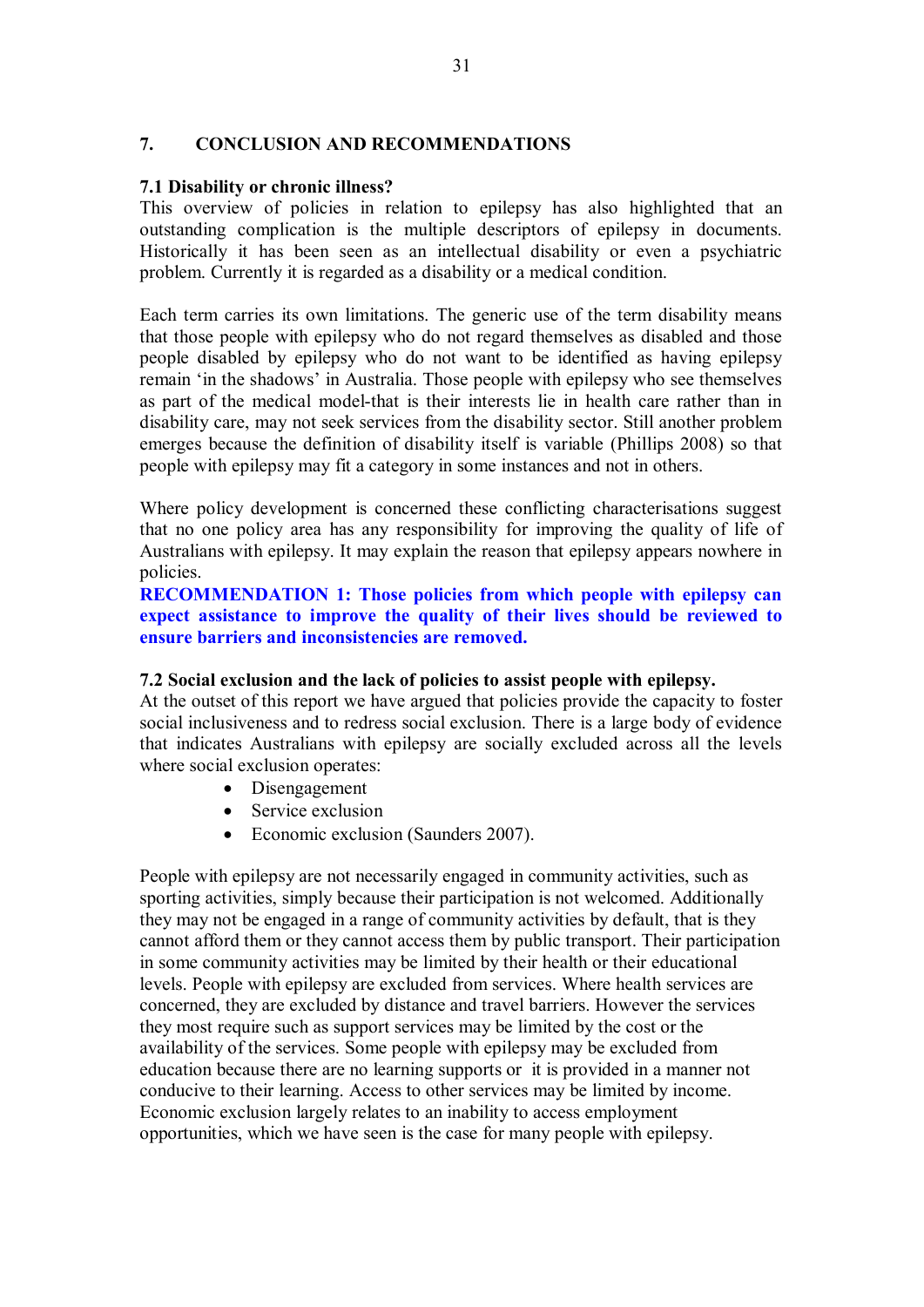Where there are no policies to foster the social inclusion of groups or individuals in the broader community, policies themselves become the basis for legitimating social exclusion at all other social levels including community, private enterprise and social interactions between individuals.

**RECOMMENDATION 2: There is an urgent need for policies, programs and community campaigns to encourage the social inclusion of people with epilepsy in the broader, everyday Australian community.**

#### **7.3 Policies to assist with social inclusion of people with epilepsy**

Policies are required to foster affirmative action in favour of people with epilepsy. Such policies need to be instituted at all levels of government but most particularly at the Federal level.

Policies that will be most effective for people with epilepsy must relate to creating systemic changes in Australian attitudes towards people with epilepsy instead of policies which try to make people with epilepsy conform to perceived norms of the 'well' citizen.

The most important areas where policy could provide long term attitudinal changes are in employment, welfare, education and health policies.

Thus policies relating to employment and work retention must recognise the needs of people with epilepsy in the workplace and provide them with flexible work arrangements, workplace modifications and transport assistance. At the same time, employers and work colleagues must be offered education in order to accept the differences and to understand the safety issues. Legislation requiring that employers have a quota of their workforce from the disability sector would benefit all people with disabilities, including people with epilepsy.

Similarly where education is concerned students with epilepsy require far more support and understanding. Research is required on the reasons students with epilepsy underachieve. Different models of learning should also be researched, including more flexible forms of academic assessment. No student with epilepsy should be in the position that they fail an examination because they cannot get special consideration for their seizure activity. Funding for consistent support services at schools is required and this can only come about through government programs.

Welfare and discrimination legislation requires affirmative action in favour of people with epilepsy. Policies and programs are required that are specifically built on the premise that people with epilepsy are unlikely to assert their rights in the face of stigma and discrimination. Such programs should offer supports such as transport, aids and equipment to promote secure independence. The foundations supporting people with epilepsy, their families and carers require assistance to give adequate support to their clients since the foundations are safe and confidential sources of support. Staff in Centrelink and other welfare brokerage organisations requires more education on the needs and capacities of people with epilepsy.

The Chronic Disease Strategy should be extended to cover epilepsy as a chronic illness. People with epilepsy who do not live in metropolitan areas, indigenous people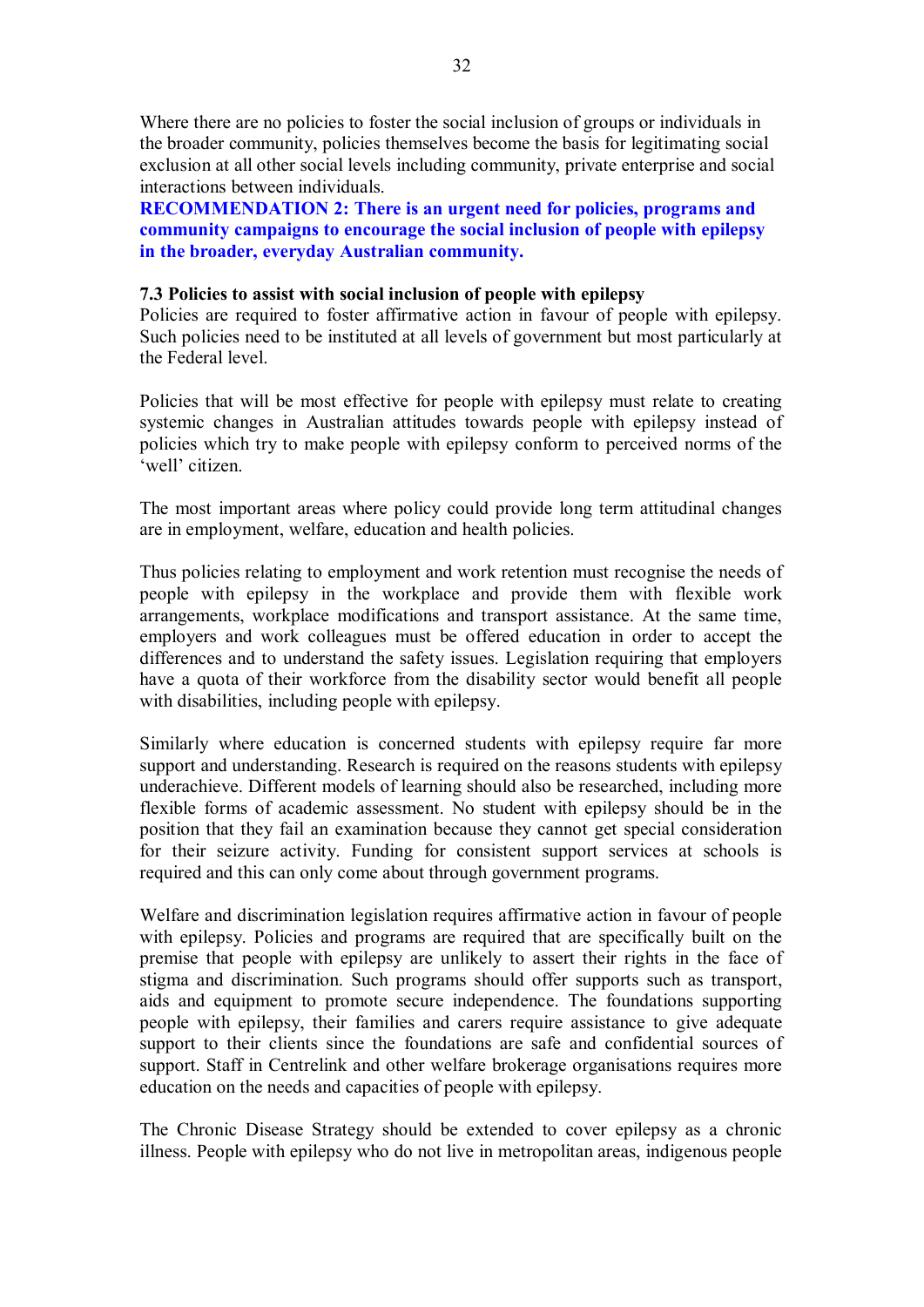with epilepsy require greater access to all services. Services such as allied health and support services need to be extended to people with epilepsy.

**RECOMMENDATION 3: There is an urgent need for specific policies and programs related to employment, welfare services, discrimination and health services to address the fundamental needs of people with epilepsy in these essential areas of life.** 

## **RECOMMENDATION 4: Epilepsy foundations in Australia provide nearly all the services outside medical services that people with epilepsy and their families and carers need. They require funding to provide adequate services.**

#### **7.4 Data to support policy development**

As this discussion paper has explored each policy area it has become evident that there is very little data to support policy development. For example there are wide variations in the incidence and prevalence of epilepsy; there are only estimates on how many people have uncontrolled epilepsy; there is little information on how many students with epilepsy there might be in schools and universities. There are little data on how people with epilepsy cope in the workplace and the numbers who might need help. Better data collection is a first step to providing policies and ultimately services that benefit people with epilepsy, their families and carers.

**RECOMMENDATON 5: Data are required to support the development of appropriate policies and services. Data should be collected and collated nationally by the Australian Bureau of Statistics and other government funded bodies to ensure it is accurate and reliable.**

This discussion paper has found that there are no government policies that will lead to the social inclusion of people with epilepsy in Australia. The United Kingdom All party Parliamentary Group for Epilepsy has used the adage 'wasted money, wasted lives', which would as easily refer to the position of epilepsy in Australia. Government policy must lead the changes necessary to improve the lives of people with epilepsy, their families and carers. The extent to which public policies include the needs of people with epilepsy, their families and carers is a measure of the extent to which the same people are socially included or excluded throughout the wider community.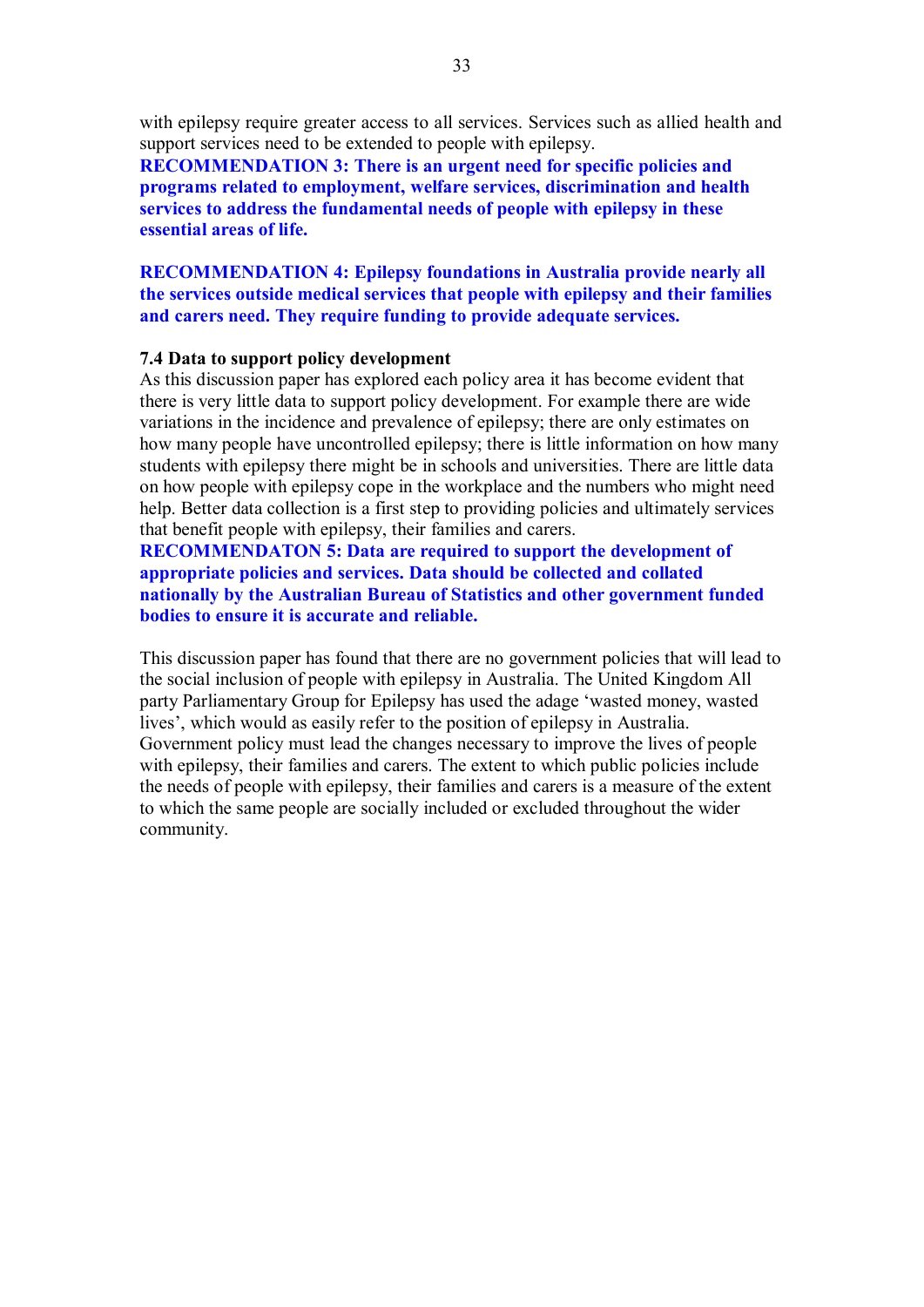## **8. REFERENCES**

All Party Parliamentary Group on Epilepsy (2007), The human and economic cost of epilepsy in England: 'Wasted money, wasted lives'. Joint Epilepsy Council of UK and Ireland.

Australian Council of Social Service (2007), Welfare to workeffects and solutions. www.acoss.org.au

Australian Education Union (2003), A submission by the Australian Education Union to the Productivity Commission Inquiry into the Disability Discrimination Act 1992. www.aeufederal.org.au?Publications/DisabilitySubmission2003.pdf

Australian Institute of Health and Welfare (2000), Australia's Health 2000. AIHW cat no AUS 19.

Australian Institute of Health and Welfare (2006), Australia's Health 2006. AIHW cat no. AUS 73. Canberra

Bautista R & Wludyka P (2007), Factors associated with employment in epilepsy patients. Epilepsy and Behaviour 10: 89-95.

Beran R &Read T (1981) Patient perspectives of epilepsy. Clinical and Experimental Neurology 17: 59-69.

Bishop M**,** Boag E (2006) Teachers' knowledge about epilepsy and attitudes toward students with epilepsy: results of a national survey. Epilepsy and Behaviour 8 (2):397 405.

Bowman D and Virtue M (1993) Public policy, private lives. Australian Institute on Intellectual Disability Canberra.

Brown K (2007) The hidden stigmas of chronic illness: notes on the design of testing knowledge of attitudes towards long-term illness in Australia. Centre for Citizenship and Human Rights, Deakin University, Occasional Paper no 79

Burkhauser R, Schmeiser M & Schroeder M (2007) The employment and economic well-being of working age men with disabilities: comparing outcomes in Australia, Germany, and Great Britain with the United States. Paper presented at the HILDA Survey Research Conference 2007, July 19-20 2007. University of Melbourne.

Centre for Accessible Society (1999) Supreme Court Upholds ADA Integration Mandate in Olmstead Decision. http://www.accessiblesociety.org/topics/ada/suttonoverview.htm

Chaplin J ed. (1999) Epilepsy and employment: is there a problem? Proceedings of the Employment Sessions of the 23<sup>rd</sup> International Epilepsy Congress, Prague. International Bureau of Epilepsy.

Chisholm D (2005) Atlas Epilepsy Care in the World. WHO: 80-81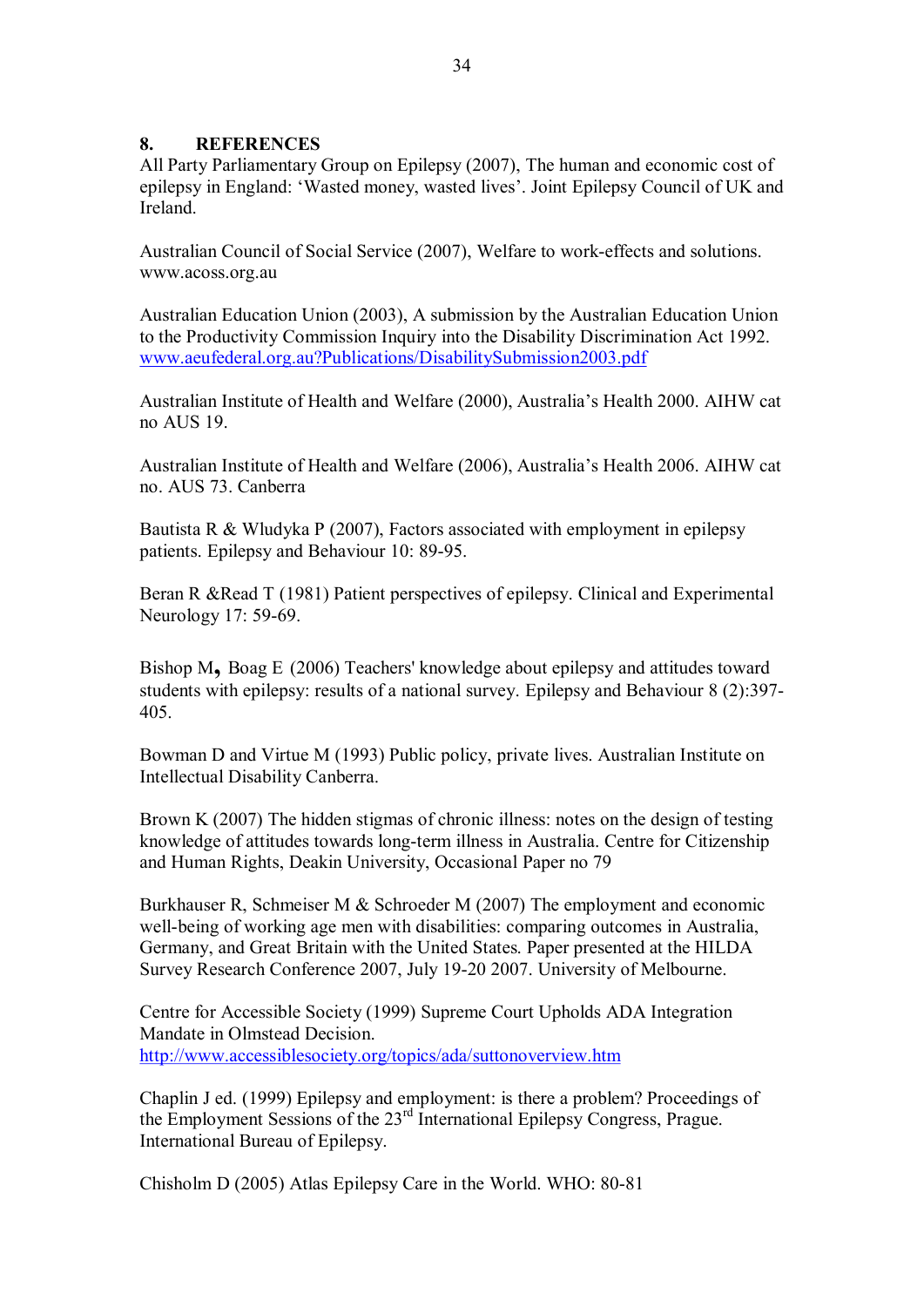Clarke A (2007) The impact of epilepsy on the psychosocial functioning of young people. Doctoral thesis, Swinburne University.

Commonwealth of Australia Disability Discrimination Act 1992 http://www.austlii.edu.au/au/legis/cth/consol\_act/dda1992264/

Cornaggia M, Beghi M, Moltrasio L, Beghi E (2006) Accidents at work among people with epilepsy: results of a European prospective cohort study. Seizure 15 (5): 313-319

Cornell University Law School Sutton vs United Airlines, Inc (97-1943) 527 US 471 (1999) http://www.law.cornell.edu?supct/html/97-1943.ZS.html

Dagupta A (1992) Epilepsy and employability: a comparative evaluation of epileptic employees working in the steel plants of India Occupational medicine, 42: 137-42.

Delany L & Moody J Epilepsy, employment and the Disability Discrimination Act. Does legislation make a difference? Seizure 1999, 8: 412-420.

Department of Health and Ageing (2000) National Chronic Disease Strategy. www.health.gov.au/internet/main/Pulishing.nsf/Content/pq-ncds

Department of Human Services (2001) Burden of Disease-Victoria http://www.health.vic.gov.au/healthstatus/bod/bod\_vic.htm

Fastenau P, Shen J, Dunn D & Austin J (2008) Academic underachievement among children with epilepsy. Journal of Learning Disabilities. 41 (3) 195-207.

Fawcett, G. (2000); Bringing Down the Barriers: The Labour Market and Women with Disabilities in Ontario; Canadian Council on Social Development; Ottawa, Ontario.

Fisher R, Vickrey B, Gibson P, Hermann B, Penovich P, Scherer A & Walker S (2000) The impact of epilepsy from the patient's perspective 1. Descriptions and subjective perceptions. Epilepsy Research 41: 39-51.

Gannon B and Nolan B. (2004) Disability and labour market participation. The Economic and Social Research Institute, Dublin, Ireland. Report undertaken on behalf of The Equality Authority Ireland.

Gruman J, VonKorff M, Reynolds J & Wagner E (1998) Journal of Ambulatory Care Management  $21$  (2): 1-17.

Harden C, Kossoy A, Vera S, Blagovest N (2004) Reaction to Epilepsy in the Workplace Epilepsia, 45 (10) 1134-1140

Hoie B, Sommerfelt K, Waaler P, Alsaker F, Skeidsvoll H & Mykletu A (2008) The combined burden of cognitive, executive function, and psychosocial problems in children with epilepsy: a population-based study. Developmental Medicine and Child Neurology 50: 530-536.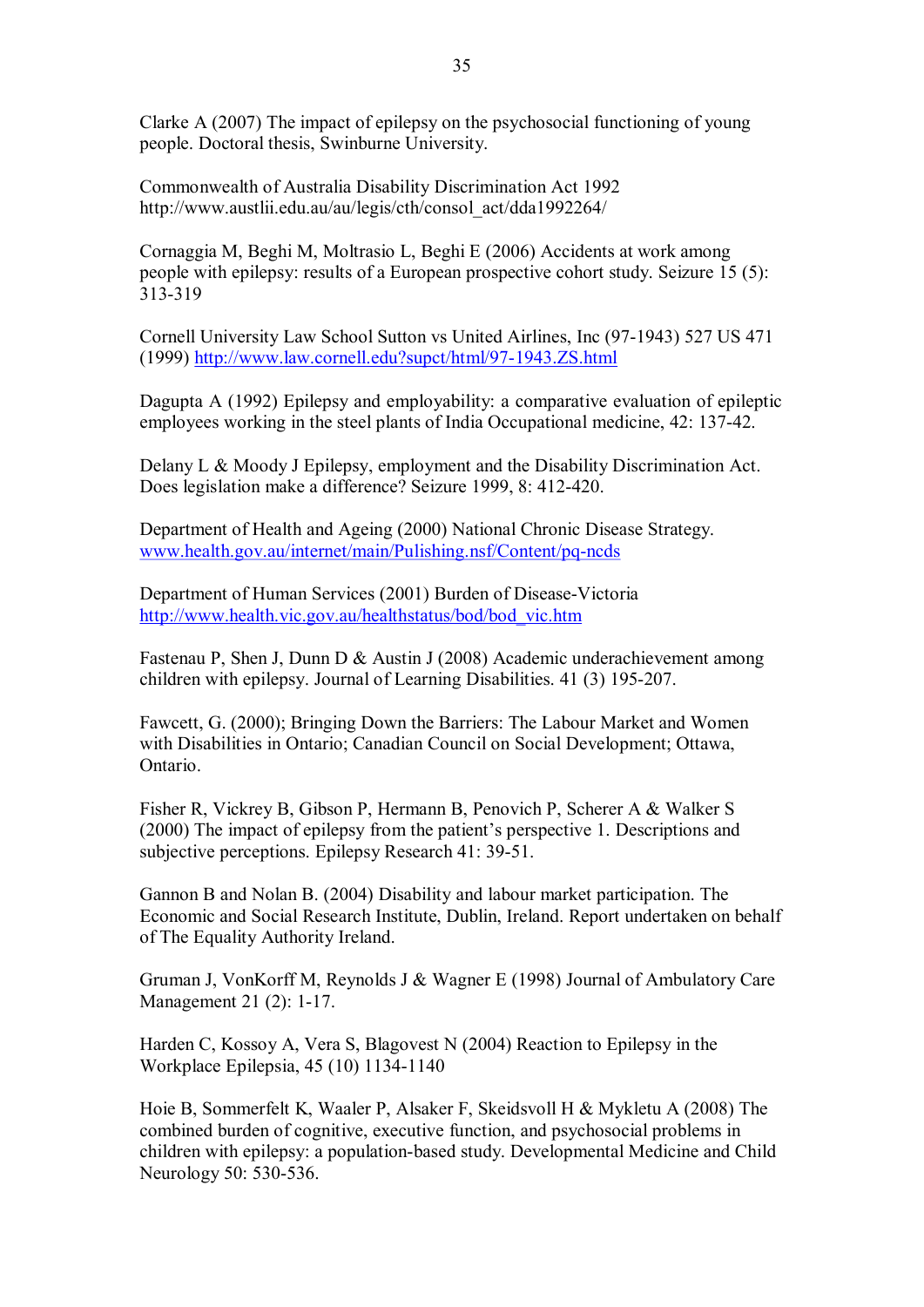House of Commons Education and Skills Select Committee New Inquiry into Testing and Assessment. May 2007: written submission of evidence by Epilepsy Action.

Human Rights Commission; Epilepsy and human rights: a badge of exclusion. Occasional Paper no 7. October 1984. Australian Government Publishing Service 1985.

Innes G, Not happy Jan: Speech for Epilepsy Action AGM 2007. Human Rights and Equal Opportunity Commission.

Jacoby A (2002) Stigma, epilepsy and quality of life. Epilepsy and Behaviour 3 (6): 810-819.

Joint Epilepsy Council of Australia (2007) Life with epilepsy report. Epilepsy Foundation of Victoria.

Levitas R (2003) The idea of social inclusion. Social Inclusion Research Conference 2003. http://www.ccsd.ca/events/inclusion/papers/rlevitas.htm (downloaded 1/3/07)

Lindsay M (1996). Background paper 2 Commonwealth Disability Policy 1983-1995. http://www.aph.gov.au/library/pubs/bp/1995-96/96bp06.htm (downloaded 23/4/08)

McIntosh G & Phillips J (2002) Disability support and services in Australia. http://www.aph.gov.au/intguide/sp/disability.htm

Malachy P, Bishop L and Allen C 2001 Employment concerns of people with epilepsy and the question of disclosure: report of a survey of the Epilepsy Foundation Epilepsy and Behaviour 2: 490-495

O'Connor B & Shorten B (2008) National mental health and disability employment strategy. Discussion paper. www.deewr.gov.au/employmentstrategy (downloaded 3.6.08)

O'Connor J, Barry U & Murphy S. (2007) Exploring the research and policy gaps: a review of literature on women and disability. National Disability Authority, Dublin Ireland.

Parliament of Australia (2002) The Senate, Education, Employment and Workplace Relations Committee, Education of students with disabilities. Canberra ACT

National Association of Epilepsy Centers (2001) Guidelines for the essential services, personnel and facilities in specialized epilepsy centers in the United States. Epilepsia 42 (6): 804-14.

Peace R (2001) Social exclusion: a concept in need of definition? Social Policy Journal of New Zealand 16: 17-36.

Phillips J (2008) Background note: Disability Support and services in Australia. www.aph.gov.au/library/pubs (downloaded 30/6/08)